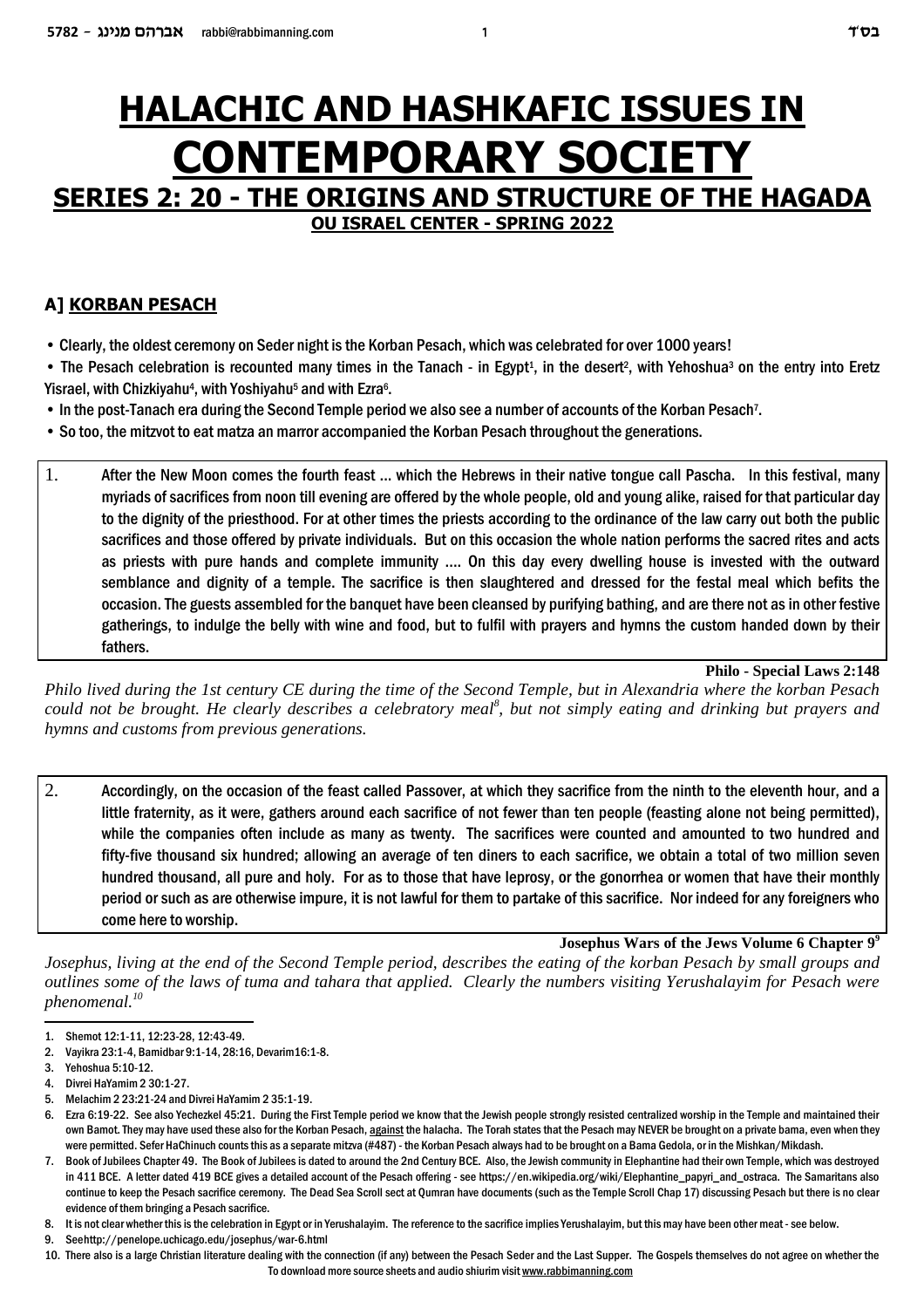• The ceremony of eating the Pesach uniquely happened ONLY in the home and not in the Temple, in a small group of people who were not allowed to leave the group until the meal was finished<sup>11</sup>.

• But when did the Hagada, as we know it today, become a central part of the ceremony?

# **B] THE MITZVA OF MAGID**

# **B1] THE TORAH MITZVA**

3. והמצוה הקנ"ז היא שצונו לספר ביציאת מצרים בליל חמשה עשר בניסן בתחלת הלילה כפי צחות לשון המספר. וכל מה שיוסיף במאמר ויאריד הדברים בהגדלת מה שעשה לנו השם ומה שעשו עמנו המצרים מעול וחמס, ואיד לקח השם נקמתנו מהם ובהודות לו ית' על מה שגמלנו מחסדיו יהיה יותר טוב. כמו שאמרו והגש"פ) 'כל המאריך לספר ביציאת מצרים הרי זה משובח'. והכתוב שבא על הצווי הזה הוא אמרו ית' ושמות יגם) <u>והגדת לבנד ביום ההוא לאמר בעבור זה עשה ה<sup>י</sup> לי בצאתי</u> *ְמְמֵצְרֵיִם ...... אי*ן לי אלא בזמן שיש לו בן. בינו לבין עצמו בינו לבין אחרים מנייןי תלמוד לומר ושמות יגוגו*ן לאמר מֹשֶׁה אֱל־הַעַם* וַצוֹר אֶת־הַיּוֹם הַזֶּה אֲשֶׁר יִצְאתֶם מִמְצְרַיִם. כלומר שהוא צוה לזכרו כמו אמרו שמות כח זְכְוֹר אֶת־יוֹם הַשֶּׁבַּת לִקְדָּשִׁוֹ ....

ספר המצוות לרמב"ם מצות עשה קנז

All authorities agree that there is a Torah mitzva to tell the story of the Exodus on the night of 15 Nissan.

# B2] THE VERSES OF MAGID TO THE 4 SONS

• The Torah gives 4 accounts of parents teaching children about Yetziat Mitzravim. The correspond to the 4 sons:

 $\overline{4}$ (כ) כִי יִשְאֲלַךְ בְוָךְ מַחַר לֵאמֹר **מַה הַעֲדֹת וְהַחֶקִים וְהַמְשִׂפְטִים אֲשֶר צְוָה ה' אֱלֹהֵינוּ אֶתְּכֶם.** (כא) וְאֲמַרְתַ לְבְוָךְ עֲבָדִים הַיִּינוּ לפרעה במצרים ויציאנו ה' ממצרים ביד חזקה. (כב) ויתן ה' אותת ומפתים גדלים ורעים במצרים בפרעה ובכל ביתו לעינינו. (כג) ואותנו הוציא משם למען הביא אתנו לתת לנו את הארץ אשר נשבע לאבתינו. (כד) ויצונו ה' לעשות את כל החקים האלה ליראה את ה' אלהינו לטוב לנו כל הימים לחיתנו כהיום הזה. (כה) וצדקה תהיה לנו כי נשמר לעשות את כל המצוה ּהַזֹאת לִפְנֵי ה' אֱלֹהֶינוּ כַּאֲשֶׁר צְוַנוּ.

דברים פרק ו

The longest account is to the question that the Hagada attributes to the Chacham. However, the answer in the verses is NOT the one we give to the Chacham<sup>12</sup>. In the Hagada we respond with the laws of Pesach. In the Torah, the answer is a much longer, and differently worded, version of 'avadim hayinu' that we read earlier in the Hagada.

 $\overline{5}$ (כו) והיה כי יאמרו אליכם בניכם **מה העבדה הזאת לכם.** (כז) ואמרתם זבח פסח הוא לה' אשר פסח על בתי בני ישראל במצרים בנגפו את מצרים ואת בתינו הציל ויקד העם וישתחוו.

שמות פרק יב

This is the question that the Hagada attributes to the Rasha. Again, the answer we give in the Haggada is NOT the same as the one in the Torah. In the Haggada we give the same as the answer to the Aino Yodea but with am added sharp rebuke. The answer in the Torah does not appear in the Hagada at all!

(יד) וְהָיָה כִי יִשְאָלְךְ בִנְךְ מָחָר לֵאמֹר **מַה זֹאת** וְאָמַרְתָ אֵלָיו בְחֹזֵק יַד הוֹצִיאָנו ה' מִמְצְרַיִם מִבֵית עֲבָדִים. (טו) וַיִּהִי כִי הִקְשָּׁה 6. ְפַרְעֹה לְשָלְחֶנוּ וַיַּהֲרֹג ה' כָּל בְכוֹר בְאֵרֶץ מִצְרָיִם מִבְכֹּר אֲדָם וְעָד בְכוֹר בְהֶמָה עַל כֶן אֲנִי זֹבֶח לָה' כָּל פֶטֶר רֶחֶם הַזָּכְרִים וְכָל בִכוֹר בַנַי אֵפְדֵה.

שמות פרק יג

This is the question that the Hagada attributes to the Tam. The answer in the Hagada IS the same as that in the Torah.

#### ו**הגדת לבנד** ביום ההוא לאמר בעבור זה עשה ה' לי בצאתי ממצרים.

שמות ינוח

7.

This version comes with no question and is thus the response we give in the Hagada to the Aino Yodea - identical to the Rasha but without the rebuke.

Last Supper occurred at the Seder (the Synoptic Gospels state that it did, but John states that it did not). Clearly, there was a significant Early Christian polemic claiming a substitution for the Pesach Sacrifice and replacement of Pesach with Easter.

<sup>11.</sup> The original instruction also required the blood of the Pesach to be daubed on the doorposts and lintel (to indicate a form of mizbeach) and for the Pesach to be eaten in haste in readiness to leave. Chazal learned that these rules apply only to the original Pesach (Pesach Mitzrayim), but there were other groups, such as the Samaritans, who maintained this practice even in their homes.

<sup>12.</sup> Many of the commentators pick up on these different responses.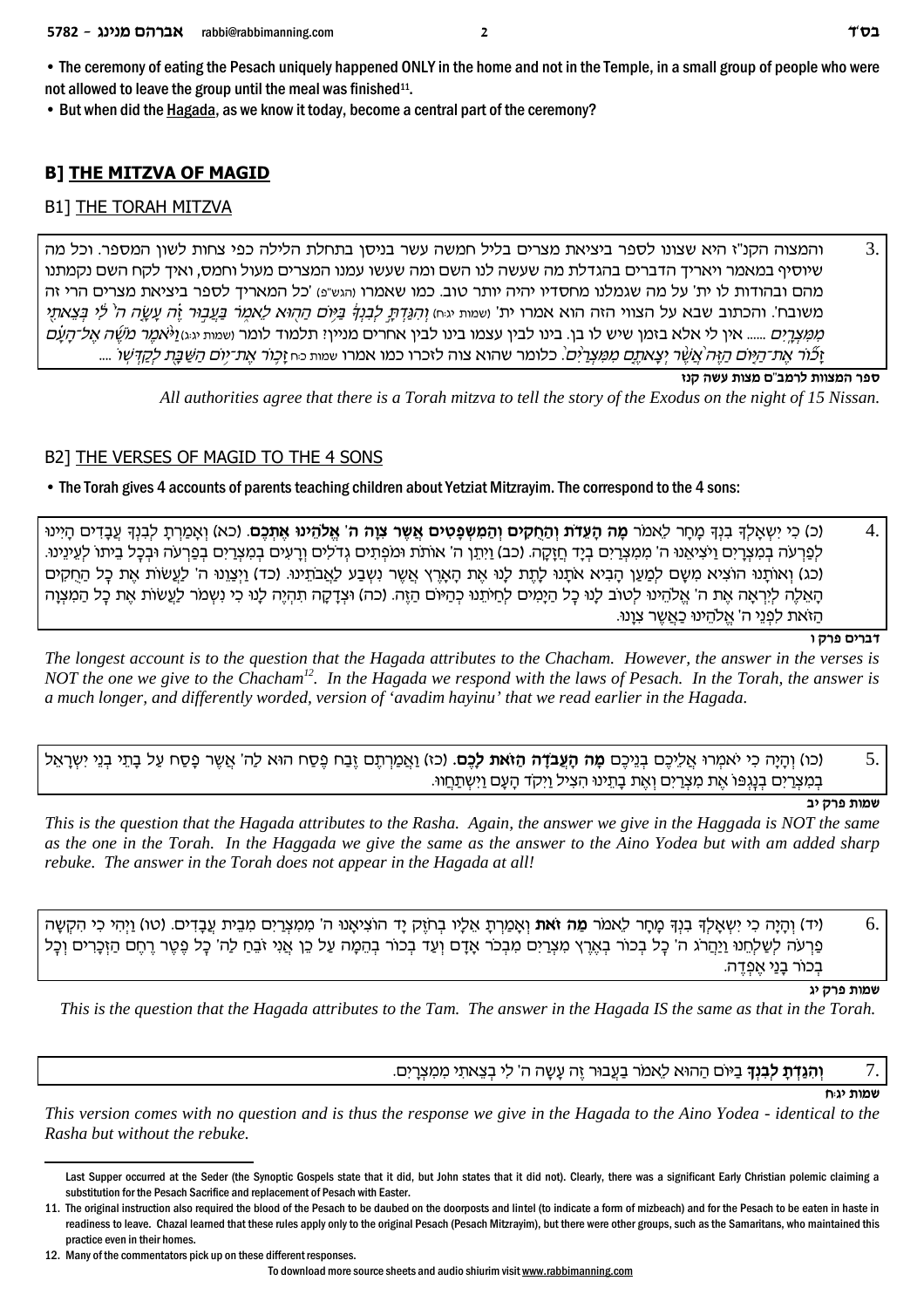# **C] STRUCTURE AND SOURCES**

• See Appendix 1. The Hagada is basically in 4 parts:

1: The Ma Nishtana, response 'avadim hayinu', story of the Rabbis in Bnei Brak and 'baruch haMakom'.

2: The 4 sons, response 'mitchila ovdei avoda zara' and 'vehi sheamda'.

3: Tze ulemad, the drash of the 4 verses, plagues and 'dayeinu'.

4: Rabban Gamliel - Pesach, Matza, Maror, hallel, the final beracha.

• Magid in THIS form is first seen in total in the Hagada appended to the Siddur of R. Amram Gaon (d. 875) in Sura13. It is also in the Siddur or R. Sa'adia Gaon (d. 942) in Sura<sup>14</sup>.

• It became known as the Babylonian Haggada and became the standard version in Sefardi, Ashkenazi and Yemenite custom.

• Of course, many of the the constituent parts of Magid are from sources long before the Geonim!

### C1] MA NISHTANA - MISHNA PESACHIM

8 **משנה.** מזגו לו כוס שני, וכאן הבן שואל אביו. ואם אין דעת בבן אביו מלמדו. מה נשתנה הלילה הזה מכל הלילות! שבכל הלילות אנו אוכליו חמץ ומצה - הלילה הזה כולו מצה. שבכל הלילות אנו אוכלין שאר ירקות - הלילה הזה מרור. . שבכל הלילות אנו אוכלין בשר צלי שלוק ומבושל - הלילה הזה כולו צלי שבכל הלילות אנו מטבילין פעם אחת - הלילה הזה שתי פעמים.

**פסחים קטו.** 

*Ma Nishtana features in the Mishna in Pesachim. This the version presented in the Talmud Bavli - 4 questions: matza, maror, roast meat, dipping.*

- The question on roast meat is later deleted from Magid and replaced with the question about leaning<sup>15</sup>.
- Apparently, the Hagada wanted to preserve the structure of 4 questions.

פוני' מזגו לו כוס שני וכאן הבן שואל. אם אין דעת בבן לשאול אביו מלמדו. מה נשתנה הלילה הזה מכל הלילות <u>P</u>. שבכל הלילות אנו מטבילין פעם אחת - והלילה הזה שתי פעמים. שבכל הלילות אנו אוכלין חמץ ומצה - והלילה הזה כולו מצה. שבכל הלילות אוכלין בשר צלי שלוק ומבושל - והלילה הזה כולו צלי.

**c dkld i wxt migqt zkqn inlyexi cenlz**

*However, in the version of the Ma Nishtana presented in the Talmud Yerushalmi, there are only 3 questions, which also appear in a different order: dipping, matza, roast meat. The question about maror is absent, perhaps including in the dipping?*

• The Babylonian Hagada chose the format of the Ma Nishtana as presented in the Talmud Bavli.

## C2] AVADIM HAYINU AND THE ACCOMPANYING STORIES

**.d¨iEhp§ r©Fxf§a¦ E** dw¨f¨g£ c¨ia§ **my¨ n¦ Epid¥Ÿl`¡** ¨ii§ Ep`¥iv¦ FIe©mi¦x¨v§ n¦ a§ dŸrx§t©l§ Epii¦d¨ mic¦a¨£r 10.

**trt** של פסח

עבדים היינו לפרעה במצרים ויציאנו ה' ממצרים ביד חזקה.  $11\,$ 

**k:e mixac**

*The Avadim Hayinu in the Hagada is a paraphrase of Devarim 6:20 with a few changes: (i) the omission of the later verses; (ii) the addition of Shem Elokim; (iii) changing 'miMitzarayim' to 'misham'; and (iv) the addition of the phrase 'uvizroa netuya'<sup>16</sup> .* 

<sup>13.</sup> However, the manuscripts of the the siddur of R. Amram date from later and many academics understand them to have been edited to confirm with later custom.

<sup>14.</sup> Four early Hagadot which are often compared are those of R. Amram Gaon, R. Sa'adia Gaon, R. Netrunai Gaon and the Rambam. The Hagada Sheleima of R. Menachem Kasher compares all four with commentary. R. Netrunai also refers to a variant Hagada which he strongly criticizes as incorrect, and even connected to the Karaites. This is sometimes known as Hagadat Eretz Yisrael/Hagada HaEretzYisraelit. While the majority of manuscripts found in the Cairo Geneiza reflect the Babylonian nusach that we follow, a minority reflect Hagadat Eretz Yisrael. Significant variations include - (i) the Ma Nishtana version of the Yerushalmi including the question about roasted meat; (ii) Avadim Hayinu is missing; (iii) the 4 sons are missing; (iv) Dayeinu is missing, and (v) it contains a number of different berachot for Kiddush.

<sup>15.</sup> Leaning was not a question at the time of the Mishna since meals were normally eaten leaning. We examine below the question of the meat.

<sup>16.</sup> The last two changes - the word 'from there' in place of 'from Egypt' and the addition of the words 'and with an outstretched arm' are actually found in the version of Devarim 20:21 in the Septuagint. This difference between the LXX and the standard Biblical text is not one of the official changes which we made under rabbinic approval - see Megila 9a.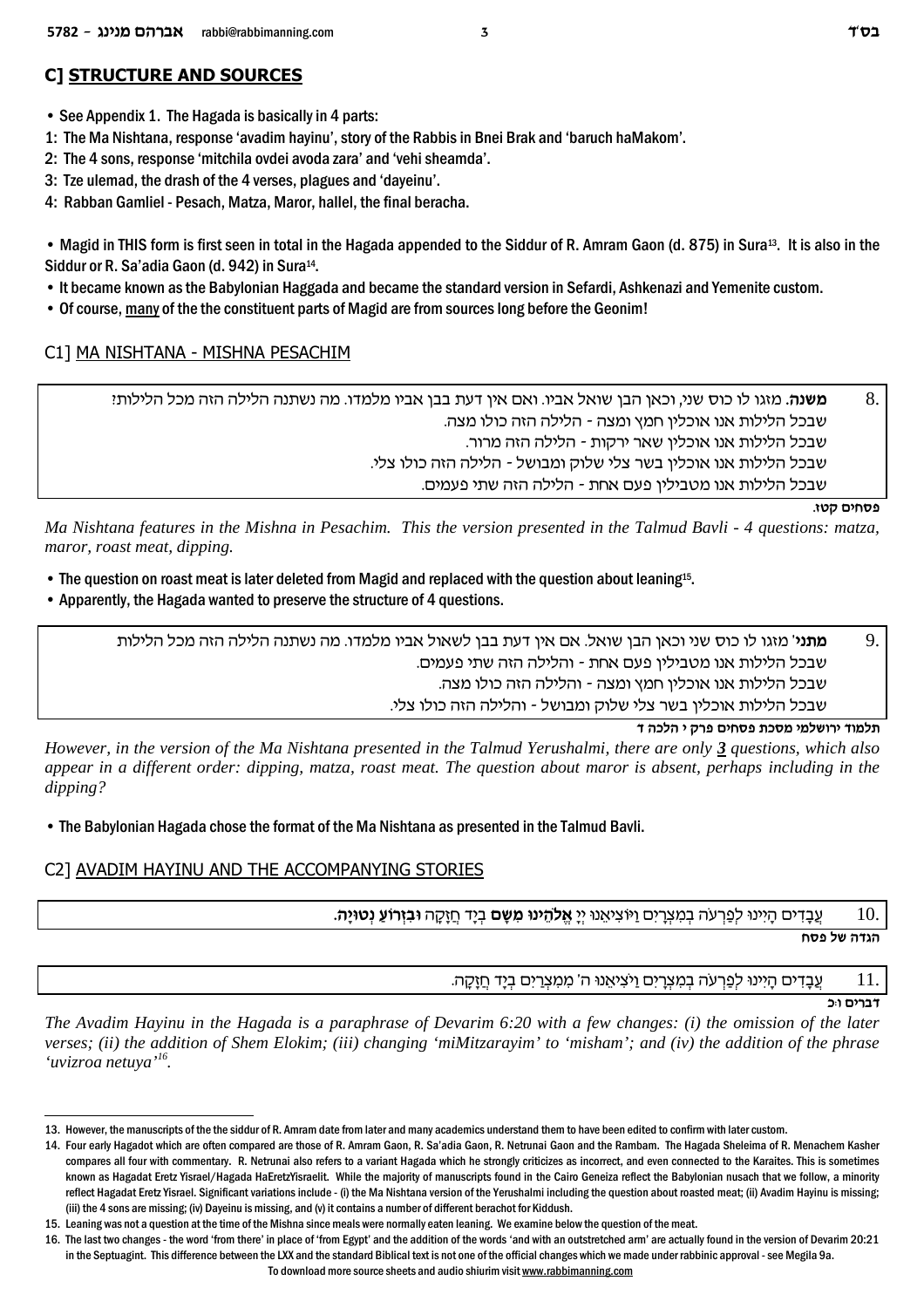- The account of the 5 Rabbis<sup>17</sup> in Bnei Brak does not appear in an earlier source than the text of the Hagada<sup>18</sup>.
- The ruling of R. Elazar b. Azaria concerning the mentioning Yetziat Mitzrayim at night is Mishna Berachot 1:5.
- Baruch HaMakom in this form is first found in the Hagada.<sup>19</sup>

#### C3] THE FOUR SONS

• The account of the 4 sons is taken from an earlier Beraita taken from the Mechilta d'R. Yishmael Bo 13 and Talmud Yerushalmi Pesachim 10:420

 $12.$ גמ' תני ר' חייה: כנגד ארבעה בנים דיברה תורה. בן חכם בן רשע **בן טיפש** בן שאינו יודע לשאול. בן חכם מהו אומרי: <sub>ודברים</sub> <sub>ויט</sub> מה העדות והחקים והמשפטים אשר צוה ה' אלהינו **אותנו** אף אתה אמור לו ושמות יגיה) בחזק יד הוציאנו ה' ממצרים מְבֵית עֲבַדְים. בן רשע מהו אומרי שם יבּכּו) *מַה הַעֲבדַׂה הַזֹאת לַכֵּםי.* מה הטורח הזה שאתם מטריחין עלינו בכל שנה ושנה!י מכיון שהוציא את עצמו מן הכלל אף אתה אמור לו <sub>ושם יגיח) *בעבור זה עשה ה' לי -* לי עשה, לאותו האיש לא עשה. אילו היה</sub> אותו האיש במצרים לא היה ראוי להגאל משם לעולם. טיפש מה אומרי (שמות יגוּיד) *מה ז'את*י. אף את למדו הלכות הפסח שאין מפטירין אחר הפסח אפיקומן, שלא יהא עומד מחבורה זו ונכנס לחבורה אחרת. בן שאינו יודע לשאול את פתח לו תחילה. א"ר יוסה מתניתא אמרה כן - אם אין דעת בבן אביו מלמדו.

תלמוד ירושלמי מסכת פסחים פרק י הלכה ד

The version of the story in the Yerushalmi has a few differences to that in the Haggada: (i) it is brought in the name of  $R$ . Chiya; (ii) it refers to a Tipesh - a foolish son, rather than a Tam - a simple son; (iii) the question of the wise son quotes from the same verse as in Hagada except that it has a different text! Instead of 'which God commanded you' it reads 'commended  $us<sup>21</sup>$ ; (iii) the answer to the wise son is different - it is the answer the Hagada (and the Torah) gives to the</u> simple son<sup>22</sup>; (iv) the question of the wicked son is amplified and expanded; (v) the answer to the foolish son is some of the halachic details of the seder - similar to the answer the Hagada gives to the wise son, but with more details added.

As for other parts of Magid:

• Arami Oved Avi, the largest single part of the Seder, is the long drash of Arami Oved Avi. Academics differ as to whether this dates from late Temple or early post Temple times.

• Dayeinu does not appear in the Gemara or the Eretz Yisrael Hagada version. It does appear in the Babylonian Hagada.

• Rabban Gamliel quoted in the Seder lived after the Churban and his required structure in the Seder were probably part of the takanot zecher leMikdash. We will see below that it is also possible that some kind of korban Pesach was brought even after the Churban!

#### **D] MAGID AND THE MEAL**

• As we know from the Hagada, we now recite Magid, eat a specific minimal (ie kezayit) amount of matza and marror and then have a regular Yom Tov meal.

• In the time of the Mikdash, it seems clear that the eating of the korban Chagiga and the Korban Pesach, together with matza and maror were themselves the main meal and there was no a separate Yom Tov meal in addition<sup>23</sup>.

• Furthermore, there is some evidence that, in the time of the Mikdash, the order of the evening was reversed - with the korban/meal coming FIRST and only the discussion of Yetziat Mitzrayim.

וכן משמע הכא דקאמר 'הביאו לפניו מלה' משמע דליכא כ"א מלה אחת שלימה. ואף על גב דבשאר ימים טובים בעינן לחם משנה 13. שלם, מ"מ שאני הכא דכתיב *לחם עוני* ודרשינן מה דרכו של עני בפרוסה אף כאן בפרוסה ..... וכן פירש בה"ג שפירש דאף על גב דבעינן לחם משנה מכל מקום אתיא לחם עוני וגרעיה ללחם משנה ואוקמיה אפלגא. ולא נראה. דלמה יגרע משאר ימים עובים דבעינן לחם משנה שלם ..... לכן נראה דהסדר הוא כך שעושין שלש מלות כדפרישית ובולעין האחת פירוש האמלעית ומניחין חליה לאפיקומן והחלי האחרת מניח בין שתי השלימות ומברך ברכת המוליא על השלימה ועל אכילת מלה על הפרוסה וכן נהגו העולם.

<sup>17.</sup> A similar group of Rabbis - R. Gamliel, R. Elazar b. Azaria, R. Yehoshua and R. Akiya - appear in the famous Gemara on Makot 24b when they look down at the destruction of Temple Mount and cry but R. Akiva laughs. Some mefarshim connect these stories to suggest that the Rabbis were in Bnei Brak for Seder with R. Akiva so that he could console them during the Hadrianic persecutions.

<sup>18.</sup> As noted above, the first text of this is in the Siddur of R. Amram Gaon.

<sup>19. &#</sup>x27;Baruch HaMakom Baruch Hu' is a known form of praise of God from the time of the Mishna and before - see Mishna Middot 5:4.

<sup>20.</sup> The Gemara appears immediately after the Mishna describing Magid.

<sup>21.</sup> The version in the Mechilta also has this variant text. Some old manuscripts of the Hagada also have this text. This is also the version found in the Septuagint and the Vulgate.

<sup>22.</sup> The account in the Mechilta for the Chacham and the Tam is the same as our Hagada text. R. David Zvi Hoffman was one of the first mefarshim to pick up on these variants and analyses them academically. R. David Hoffman - Die Braite über die vier Söhne.

<sup>23.</sup> The two cooked dishes referred to in the Mishna may be the 'meal' that went with the korban/matza/maror. Later, these became symbolic foods which were not eaten representing the Korban Chagiga and Korban Pesach.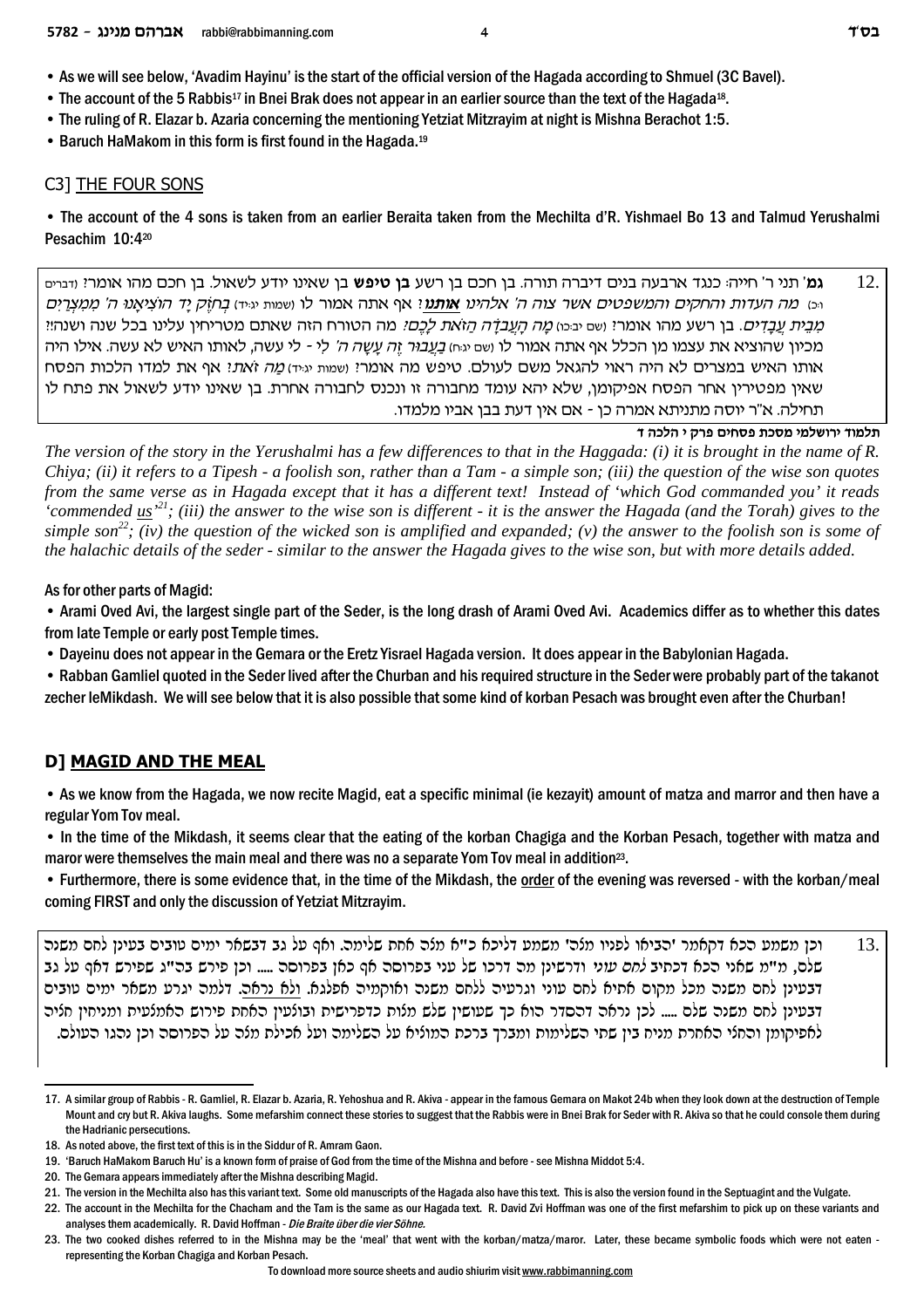...... ומרריא דרכא לא קשר דקאמר 'רביאו לפניו מלר' דמשמע דליכא אלא מלר אחת שלימר. דריינו דוקא בימירם שריו עושין הסדר אחר סעודתו ולכך לא היו נריכין אלא מנה אחת שלימה לעשות הסדר עליה דהא כבר בירכו ברכת המוניא ואכלו כל .... סעודתן. אבל אנו שעושין הסדר בתחלה קודם הסעודה אז ודאי לריך שלש מלות כדפרישית ....

#### **anz** מרדכי מסכת פסחים סדר של פסח רמז תריא

*The Mordechai (13C Germany ) is bothered by the statement in the Mishna that the servant would bring one matza for the Seder ceremony. Why would we not require lechem mishne - two whole matzot? He brings the view of the Behag that the special requirement for 'lechem oni' (poor man's bread) overrides the usual requirement for whole loaves. However, the Mordechai disagrees with this and requires 3 matzot - two for the lechem mishna and the other to break in half for lechem oni. The statement in the Mishna which implies that only one matza was brought was relevant only in those times when the meal was eaten BEFORE the Magid was recited!! After the meal, a piece of ceremonial matza was brought, and broken, and on THIS piece of matza the Magid was said.* 

• This position also makes sense given the time urgency to eat the korban Pesach before midnight.

• It would also explain how the son is able to ask in the Ma Nishtana about things that were done in the meal!

# **E] THE CHURBAN - AN END TO THE KORBAN PESACH?**

14. To this day we keep this sacrifice in the same customary manner, called the feast Pascha.

#### **Josephus, Antiquities 2:312**

*This was written by Josephus in around 93 CE. Does he mean that the Korban Pesach was still being brought then, or that he is giving the position in principle?* 

.<sup>15</sup> אמר רבי צדוק: מעשה ברבן גמליאל שאמר לטבי עבדו צא וצלה לנו את הפסח על האסכלה.

**a:f migqt dpyn**

*The Mishna in Pesachim relates that Rabban Gamliel ordered his servant Tevi to roast the korban Pesach on a metal grill (which is not kosher for Korban Pesach, which must be roasted on a wooden spit).*

בלח משנה שלווה שנינו רפ"ז דפסחים וועשה בר"ג שאוור לטבי עבדו לא וללה לנו את הפסח על האסכלה. וזה בלי ספק ר"ג ... דיבנה שכן ידוע שעבי עבדו היה. והרי בפירוש שהקריב קרבנות בפני הבית ונראה בודאי שכבר הי' גדול בחכמה שהעידו הלכה זו .enyn

#### **ht oniq ` wlg uari zli`y z"ey**

*R' Ya'akov Emden identifies this with Rabban Gamliel of Yavneh (we know that he was the one with a servant named Tevi) who lived AFTER the Churban, before the Bar Kochba revolt (in around 100 CE).*

> 17. אף הוא [רבן גמליאל] אמר שלשה דברים להקל .... [ו]<u>עושין גדי מקולס</u> בלילי פסחים וחכמים אוסרין **f dpyn a wxt dvia zkqn dpyn**

אי זהו גדי מקולסי כולו צלי ראשו כרעיו וקרבו. בישל ממנו כל שהו, שלק ממנו כל שהו, אין זה גדי מקולס. עושין גדי  $18.$ מקולס ביום טוב הראשון של חג וביום טוב האחרון של פסח. עגל מקולס ביום טוב הראשון של פסח אבל לא גדי מקולס. אמר ר' יוסה - תודוס איש רומי הנהיג את בני רומי ליקח טלאים בלילי פסחים ועושין אותן מקולסין. אמרו לו אף הוא קרוב להאכיל קדשים בחוץ מפני שקורין אותן פסחין!

#### **eh dkld a wxt (onxail) (aeh mei) dvia zkqn `ztqez**

*But on the other hand, Rabban Gamliel also instituted a practice of roasting a special lamb on Pesach - a Gedi Mekulas - 'zecher lePesach' but the Chachamim prohibited this as looking too similar to the actual korban. Was Rabban Gamliel actually bringing real korbanot or was he simply preparing a faux Korban Pesach as a 'zecher'.*

תודוס איש רומי הנהיג את בני רומי להאכילן גדיים מקולסין בלילי פסחים. שלח ליה שמעון בן שטח: אלמלא תודוס אתה  $19.$ גוזרני עליך נדוי, שאתה מאכיל את ישראל קדשים בחוץ!

**ברכות יט.** 

*The Gedi Mekulas was actually brought in Rome during Second Temple times as a substitute for Korban Pesach. It therefore seems likely that Rabban Gamliel instituted this after the Churban, and that it was not an actual korban.<sup>24</sup>*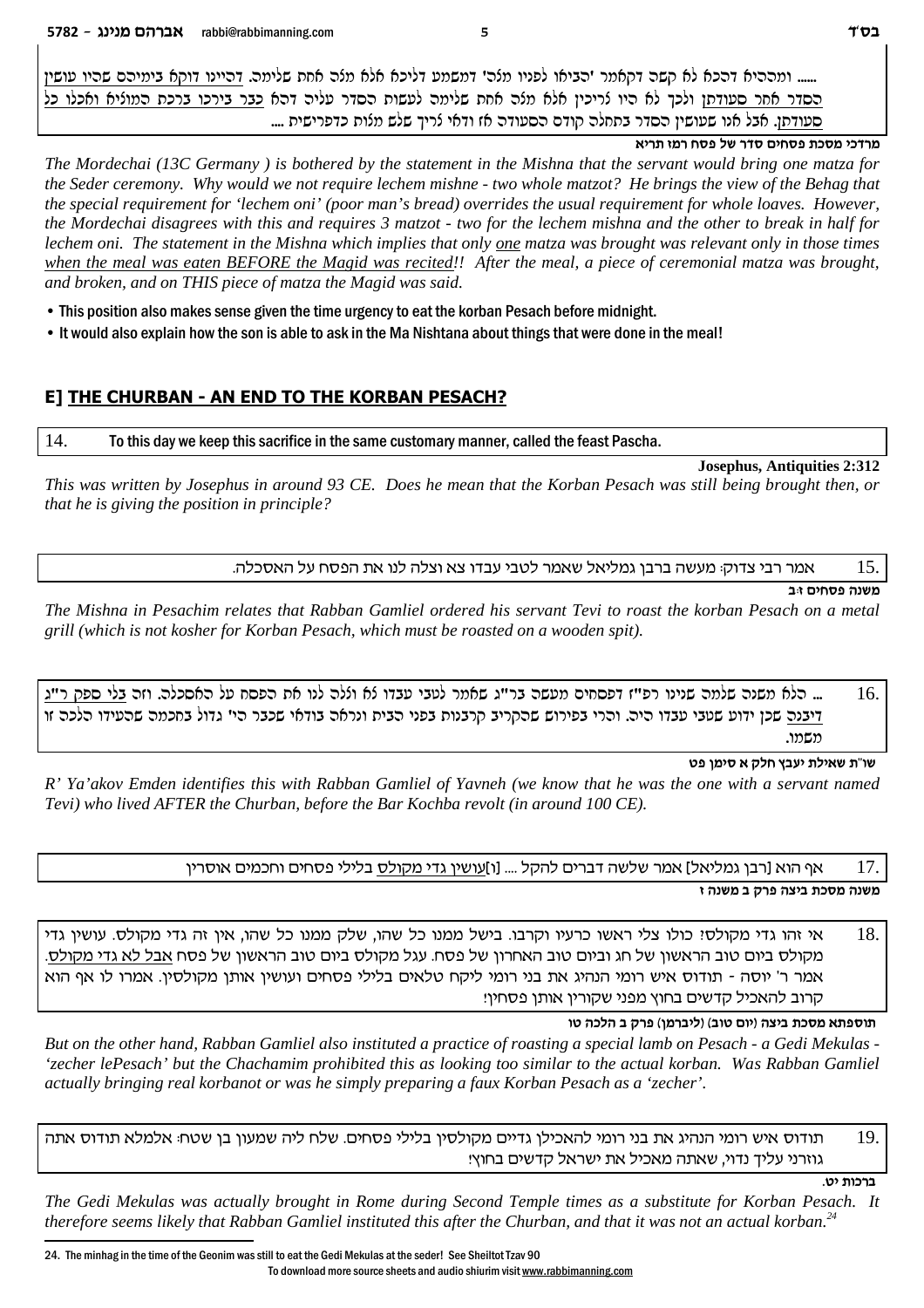`d `p`e *,ea lk`i `l lxr lk ea lk`i `l xkp oa lk* aizk xn` .milyexia migqt lik`e wilq dedc d`nx` `edd 20. קאכילנא משופרי שופרי. אמר ליה רבי יהודה בן בתירא מי קא ספו לך מאליהי אמר ליה לא. כי סלקת להתם אימא להו ספו לי מאליה. כי סליק אמר להו מאליה ספו לי. אמרו ליה אליה לגבוה סלקא! אמרו ליה מאן אמר לך הכי! אמר להו רבי - יהודה בן בתירא. אמרו מאי האי דקמןי! בדקו בתריה ואשכחוהו דארמאה הוא וקטלוהו שלחו ליה לרבי יהודה בן בתירא שלם לך ר' יהודה בן בתירא דאת בנציבין ומצודתך פרוסה בירושלים

#### **פסחים** ג

*R. Yehuda b. Beteira told a fraudulent non-Jew that he should ask for a forbidden part of the korban Pesach so that he would be found out and punished. There were two rabbis named R. Yehuda b. Beteira who lived in Netzvin in Northern Syria - grandfather and grandson. One lived at the end of the Temple period (although most of his active life was after the Churban), and the second lived well after the Churban in the time of Yavneh. The Maharitz Chayot wrote a long piece in 1842 contending that sacrifices continued to be brought until the Bar Kochba revolt in 135 CE. He claims that this was the second R. Yehuda b. Beteira and the Jews were bringing Korban Pesach under the noses of the Romans. This non-Jew was a Roman spy and a moser! The Maharitz Chayot believed that there continued to be at least Korban Pesach from 96-132 CE, once the Flavian dynasty had ceased. He was opposed strongly by Heinrich Graetz who denied this strongly.<sup>25</sup>*

בימי רבי יהושע בן חנניה גזרה מלכות הרשעה שיבנה בית המקדש. הושיבו פפוס ולוליאנוס טרפיזין מעכו עד אנטוכיא והיו  $21.$ מספקין לעולי גולה כסף וזהב וכל צרכם. אזלין אלין כותאי ואמרין ידיע להוי למלכא דהדין קרתא מרדתא תתבנא ושוריא ישתכללוו 'מנדה', 'בלו', ו'הלד', לא יתנוו!

**cq dyxt zeclez zyxt (`plie) dax ziy`xa**

*According to Chazal there was even a window around 25 years after the Churban when Rome looked likely to order the rebuilding of the Beit Hamikdash! Political pressures ensured that this did not in the end happen.* 

בן זומא ראה אוכלוסא על גב מעלה בהר הבית. אמר - ברוך חכם הרזים.  $22.$ 

**ברכות נח**.

*Whatever the position on korbonot after the Churban<sup>26</sup>, it is clear from multiple sources that buildings remained on Har HaBayit after the Churban and hundreds of thousands still came to Har Bayit, at least up until the time of the Hadrianic persecutions<sup>27</sup>*

#### **F] THE MISHNA AND THE TOSEFTA**

• The two earliest accounts of what is clearly the structure of our Seder are those in the Mishna and Tosefta Pesachim Chap 10.

• These certainly date from the 1st/2nd centuries CE but may reflect older practice. Academics are divided as to whether the structure of the Seder as we have it today dates from century after<sup>28</sup> or the century before<sup>29</sup> the Churban.

• The Tosefta is often assumed to a later version of, or almost commentary on, the Mishna. It was certainly collected after the Mishna30 but it may reflect Tannaitic material which pre-dates that included in the Mishna.

• The structure of the Seder in the Tosefta is similar in many ways to that the Mishna, but different in some important ways. The biggest difference are:

(i) The Tosefta focuses on the discussion of the laws of Pesach AFTER the meal and does not discuss the Magid section at all. The Mishna discusses Magid in detail.

(ii) The Tosefta gives much more detail on Hallel.

(iii) The Tosefta lists the matza, maror, charoset and Pesach much later in the Seder.

• See Appendix 2 for a comparison of the text of the Tosefta and the Mishna.

<sup>25.</sup> These positions also reflect doctrinaire approaches. Graetz was significantly motivated by a non-Orthodox position that sacrifices were superceded and irrelevant after the Churban. Rav Chayot was a keen Orthodox advocate of the ultimate restoration of korbanot!

<sup>26.</sup> Academics are divided as as whether there were korbanot after the Churban. All agree that they were ceased at the Bar Kochba revolt. This issue also has relevance to Christian scholars and there was a lively 19C Protestant debate on the subject.

<sup>27.</sup> See also Chagiga 15a and Nedarim 23a

<sup>28.</sup> Many see the the creation of the structure of the Seder as a post-Churban innovation and necessity - to replace the eating of the Korban Pesach at the center of the evening. On the other hand, rabbinic structure to many mitzvot (such as tefilla) was already forming during the Second Temple period. Also, most of the Jewish communities in the world NEVER had a Korban Pesach and, as we saw in Philo above, still had some kind of special Seder.

<sup>29.</sup> Some academics date many of the constituent parts of the Seder to a much older period. Louis Finkelstein wrote a number of articles in 1942 for the Harvard Theological Review claiming that they date to the Ptolemaic period of the Second Commonwealth in the 3rd century BCE before the Chanuka story. Most subsequent academics have refuted this position. See *Pre-Maccabean Documents in the Passover Haggada*, Louis Finkelstein, The Harvard Theological Review Oct 1942 Vol. 35 No 4 pp291-332.

<sup>30.</sup> The Tosefta was traditionally collected by R. Chiya and R. Oshaya (his student) in the generation after R. Yehuda HaNasi. It is therefore usually considered less authoritative than the Mishna - see Rashi Sanhedrin 33a.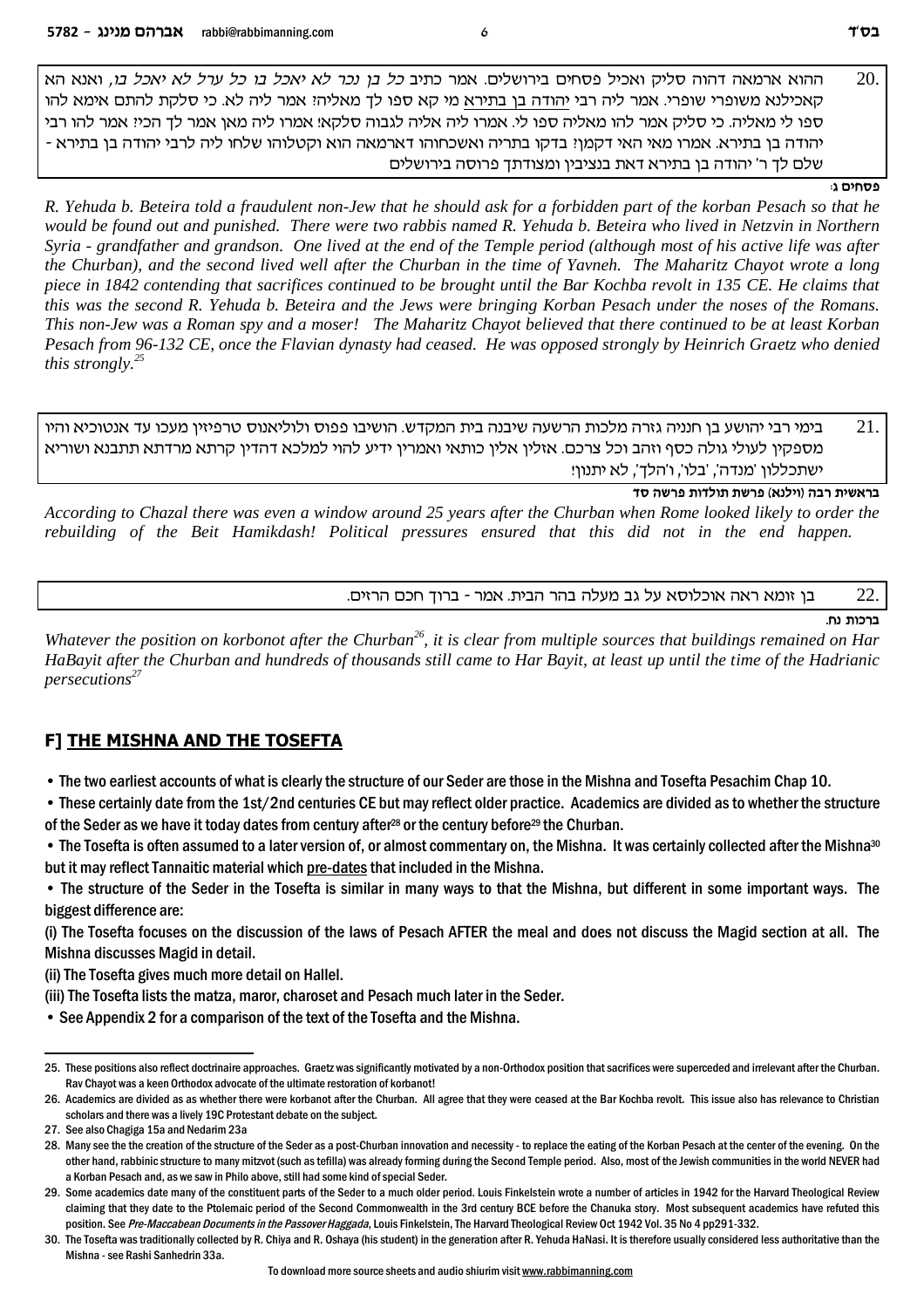# **G] THE SEDER AND THE SYMPOSIUM**

• We saw above that Philo compares the celebration of the Seder with other celebration and writes that one of the differences was the 'higher' focus of the Seder - not just feasting and drinking, but prayer and traditional customs.

• A number of academics<sup>31</sup> have pointed to the striking similarities, and differences, between the highly structured Seder as laid out by Chazal in the Mishna and Tosefta and the highly structured Greek symposium at which dignitaries and educated people would gather in small groups at a friend's home to eat, drink many cups of wine and, after the meal, discuss intellectual issues - particularly scientific, philosophical, ethical, aesthetical, grammatical, dietetic and religious themes 32.

• In Appendix 2 many of the aspects of the Seder and the Symposium are compared and contrasted.

• The suggestion is NOT that the Seder developed from the Symposium, but that Chazal used existing dining structures that were known to represent the customs of the highest level elite, and invested them with deeply Jewish content and focus for every Jew, elevating them to a higher purpose<sup>33</sup>.

# **H] THE GEMARA ADDS STRUCTURE**

.23 **משנה.** מזגו לו כוס שני, וכאן הבן שואל אביו. ואם אין דעת בבן אביו מלמדו. מה נשתנה הלילה הזה מכל הלילותי ...... ולפי דעתו של בן אביו מלמדו. **מתחיל בגנות ומסיים בשבח.** ודורש מארמי אובד אבי עד שיגמור כל הפרשה כולה.

#### **פסחים קטו.**

*The Mishna adds various requirements for the structure of the Seder, including: (i) a question and answer format; (ii) a progression from recounting the disgrace and bad news to ending with praise and good news<sup>34</sup>. The Mishna also rules a requirement to include the long drash of the verses in Devarim 26:5-8 which contain the declaration of the farmer when he brings his first fruits to the Temple<sup>35</sup> .* 

גמרא. תנו רבנן: חכם בנו - שואלו. ואם אינו חכם - אשתו שואלתו. ואם לאו - הוא שואל לעצמו. ואפילו שני תלמידי חכמים . שיודעין בהלכות הפסח - שואלין זה לזה. ....... מתחיל בגנות ומסיים בשבח. מאי בגנותי רב אמר: מתחלה עובדי עבודת .גלולים היו אבותינו. ושמואל אמר: עבדים היינו

**פסחים קטו.** 

*In the Gemara we see an expansion of the details outlined in the Mishna. Shmuel rules that the bad/good news story is the account of physical redemption from slavery to freedom. Rav<sup>36</sup> rules that the bad/good news story is the account of spiritual redemption from paganism to monotheism.* 

# .25 מתחיל בגנות – מאי היא? אמר רבא 'מתחלה עובדי כוכבים היו אבותינו'. ר<u>ב יוסף אמר</u> 'עבדים היינו לפרעה'. <u>ו**האידנא עבדינן** </u> כתר**ויי**הו

**my l`ppg epiax**

 *Rabbeinu Chananel<sup>37</sup> understands that this is a machloket (which he presents in the names of Rava and Rav Yosef) and he rules that we say both versions to fulfil both opinions<sup>38</sup> .* 

<sup>31.</sup> An important study on this is Siegfried Stein, *The Influence of Symposia Literature on the Literary Form of the Pesah Haggadah*, The Journal of Jewish Studies 1957. Most of the references in the table to Greek symposium customs are referred to in Stein. Others however point out major differences between the two - see *The Origins of the Seder*, Baruch M. Bokser Chapter 7.

<sup>32.</sup> Plutarch summarizes the practice of symposium as follows: "A symposium is a communion of serious and mirthful entertainment, discourse and actions." It is meant to further "a deeper insight into those points that were debated at table, for the remembrance of those pleasures which arise from meat and drink is not genteel and short-lived but the subjects of philosophical queries and discussions remain always fresh after they have been imparted and they are relished by those who were absent as well as by those who were present at dinner". The Oxford Classic Dictionary define a symposium as 'A Greek drinking-party that followed the evening meal. After libations had been poured and a hymn sung, there was drinking according to an agreed procedure and the wine was diluted with water in various proportions. The participants were garlanded and many used perfume. Some did not drink; others displayed riotous intemperance. In addition to conversation the guests told riddles and fables, and sang capped drinking-songs, and pieces of verse from traditional classics or recent drama. Games were played, particularly *kottabos* [which involved flinging wine sediment at a target in the middle of the room]. There was usually a woman pipe-player, and displays of dancing, acrobatics, and miming were often given by hired performers'.

<sup>33.</sup> We saw above that Philo compares every Jew to a priest on Pesach. It should also be remembered the Torah itself describes a structured eating ritual for the Korban Pesach! Furthermore, other complex eating rituals also existed alongside the symposium. See for instance the Qumran sect eating ceremony depicted in the Rule Scroll 6:2-8 and Philo's descriptions of the Therapeutae meals

<sup>34.</sup> Most mefarshim understand this to be the praise and good news for Klal Yisrael. However, Midrash Socher Tov (Shemot 12 p128) relates this to the praise of God and we also end each section of the haggada with a rising crescendo of praise of God - see below.

<sup>35.</sup> There are many literary and thematic connections of the those verses to the mitzva of recounting Yetziat Mitzrayim, including (i) use of the words 'hagada' and 'oneh'; (ii) a concise account of the Exodus; (iii) a first person retrospective of the Exodus which puts the farmer and us in a similar position - looking back but feeling that we ourselves experienced it.

<sup>36.</sup> Rav and Shmuel were first generation Amoraim living in Bavel in the 3rd century CE.

<sup>37.</sup> Rabbeinu Chananel lived in 11th century North Africa.

<sup>38.</sup> However the Ritva (commentary on the Hagada) understands that both Rav and Shmuel would say both responses and the machloket is only about which to say first.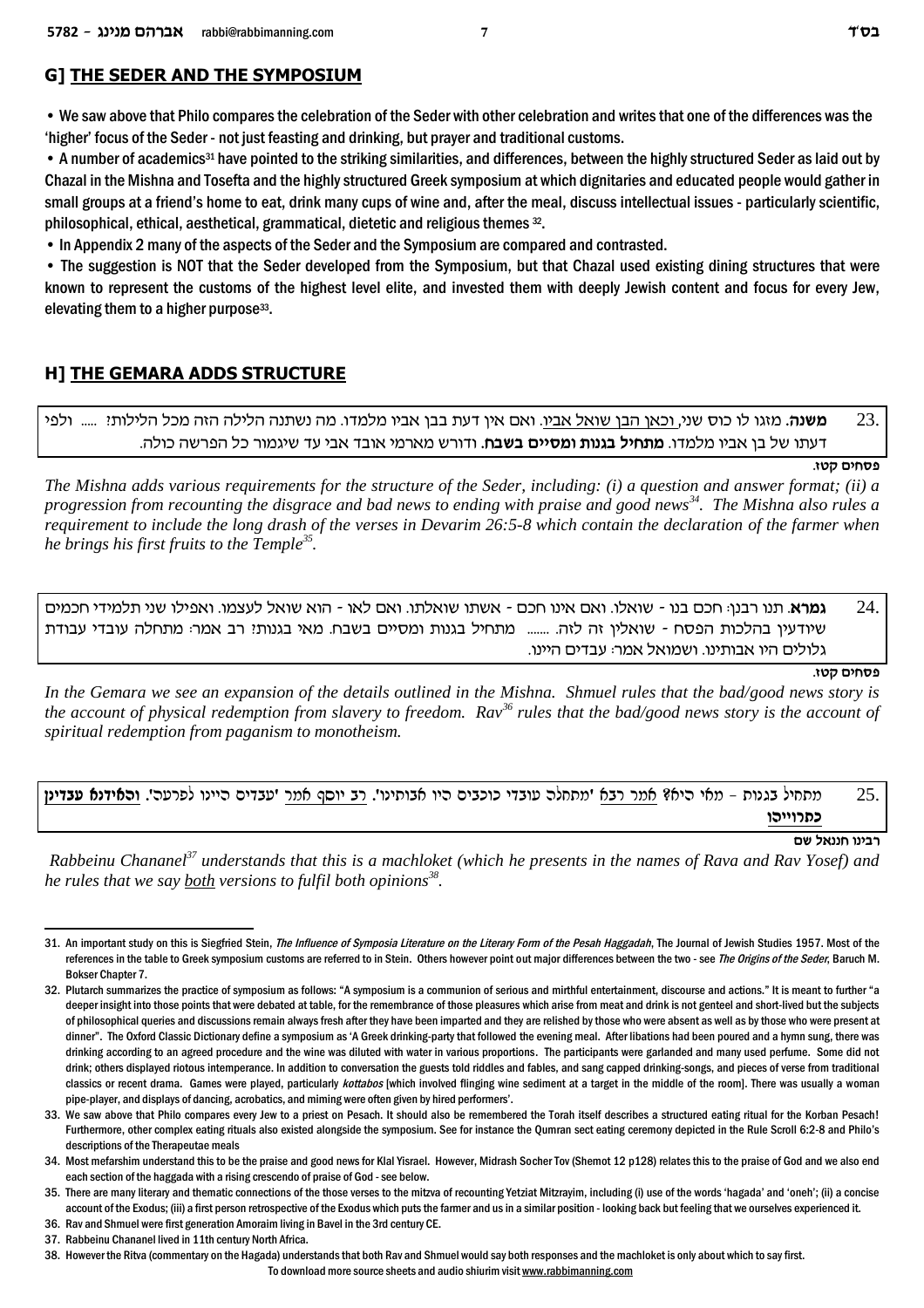למה עוקרין את השולחן? אמרי דבי רבי ינאי: כדי שיכירו תינוקות וישאלו. אביי הוה יתיב קמיה דרבה. חזא דקא מדלי תכא  $26.$ **מקמיה. אמר להו: עדיין לא קא אכלינן, אתו קא מעקרי תכא מיקמןי: אמר ליה רבה: <b>פטרתן מלומר מה נשתנה**!

#### **פסחים קטו**:

*The Gemara also regards Ma Nishtana as an optional 'ice-breaker' to get people into asking questions. If the questions are already flowing, Ma Nishtana may not be required. Here a young Abaya is asking at the seder of Rabba.* 

ממר ליה רב נחמן לדרו עבדיה: עבדא דמפיק ליה מריה לחירות ויהיב ליה כספא ודהבא - מאי בעי למימר ליה: אמר ליה  $27. \,$ בעי לאודויי ולשבוחי. אמר ליה: **פטרתן מלומר מה נשתנה**! פתח ואמר עבדים היינו.

**פסחים קטו.** 

*Here, Rav Nachman is discussing freedom with his servant, Daru. Note also the emphasis on praise and thanks at the Seder.*

,סמוזגין מיד כוס שני, שישאלו התינוקות למה שותים כוס שני קודם סעודה. ואם אין חכמה בבן, אביו מלמדו. אם אין לו בן  $28.$ אשתו שואלתו. ואם לאו, הוא שואל את עצמו. ואפילו תלמידי חכמים שואלים זה לזה: מה נשתנה וכו'. (וכשהבן או האשה שואלת, אין נֿריך לומר: מה נשתנה, אלא מתחיל עבדים) (מהרי"ל).

**f sirq brz oniq gqt zekld miig gxe` jexr ogley**

*The issue of whether one must saw Ma Nishtana end up in fact as a debate between the Mechaber and the Rema in the Shulchan Aruch. The Mechaber rules that one must say it. The Rema rules that, if the family are already asking questions, one can skip it!*

# **I] THE FINAL STRUCTURE OF MAGID**

• R. Yosef Tzvi Rimon explains<sup>39</sup> that the final structure of Magid is essentially 4 Hagadot merged into one, each of which has an identical structure of: 1 - Question, 2 - Answer: starting with the negative and ending with the positive, 3 - Praise and Thanks to God.

|                                                                                 | <b>OUESTION</b>                                      | <b>ANSWER</b>                                                                   | <b>PRAISE &amp; THANKS</b> |
|---------------------------------------------------------------------------------|------------------------------------------------------|---------------------------------------------------------------------------------|----------------------------|
| <b>HAGADA 1: SHMUEL -</b><br>PHYSICAL REDEMPTION                                | <b>MA NISHTANA -</b><br>physical/practical questions | <b>AVADIM HAYINU - physical</b><br>redemption: slavery to freedom               | <b>BARUCH HAMAKOM</b>      |
| <b>HAGADA 2: RAV - SPIRITUAL</b><br><b>REDEMPTION</b>                           | 4 SONS - religious questions                         | MITCHILA A'Z HAYU AVOTEINU<br>- spiritual redemption:<br>paganism to monotheism | <b>VEHI SHEAMDA</b>        |
| <b>HAGADA 3: MISHNA -</b><br>REDEMPTION THROUGH TORAH                           | <b>TZE U'LMAD</b>                                    | <b>DRASH OF 4 VERSES</b>                                                        | <b>DAYEINU</b>             |
| <b>HAGADA 4: RABAN GAMLIEL -</b><br><b>REDEMPTION THROUGH</b><br><b>MITZVOT</b> | WHY PESACH/MATZA/MAROR                               | <b>EXPLANATION OF MITZVOT</b>                                                   | <b>HALLEL/SHIRA</b>        |

• See Appendix 1 for a detailed breakdown of the Hagada according to this structure.

מצוה להודיע לבנים ואפילו לא שאלו שנאמר והגדת לבנך, לפי דעתו של בן אביו מלמדו. כיצדי אם היה קטן או טיפש  $29.$ אומר לו 'בני, כולנו היינו עבדים כמו שפחה זו או כמו עבד זה במצרים. ובלילה הזה פדה אותנו הקדוש ברוך הוא ויוציאנו לחירות'. ואם היה הבן גדול וחכם מודיעו מה שאירע לנו במצרים ונסים שנעשו לנו ע"י משה רבינו הכל לפי דעתו של בן.

**a dkld f wxt dvne ung zekld m"anx**

*The Rambam stresses that the Hagada must be communicated differently to different children - each in the language and style that will relate to them best.*

<sup>39.</sup> Haggada Shel Pesach Shirat Miriam - Introduction. See also the sources that R. Rimon references in his footnotes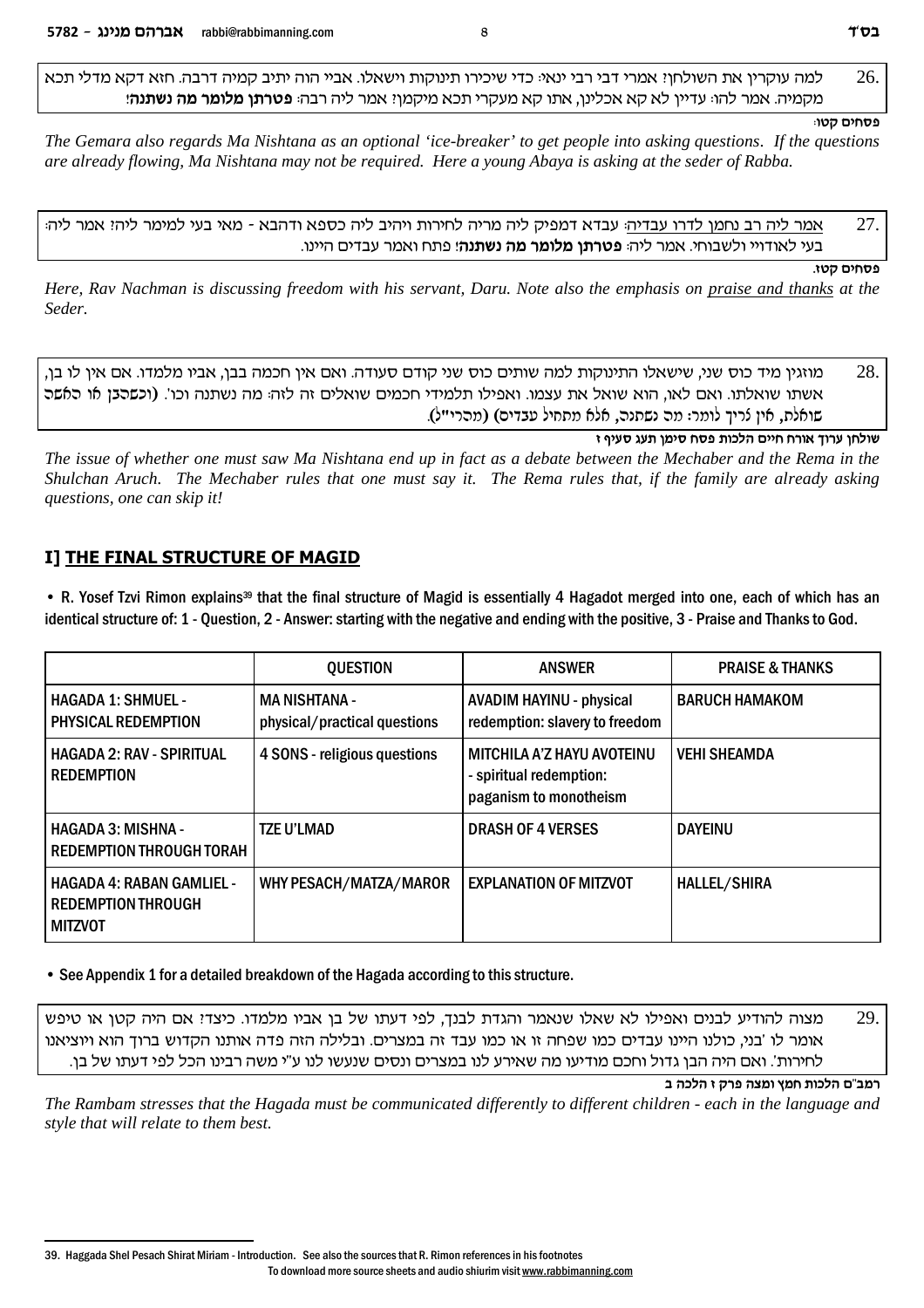## **APPENDIX 1 - OUTLINE STRUCTURE OF MAGID**

הָא לַחְמָא עַנְא דִי אֲכָלוּ אֲבָהְתַנָא בְאַרְעָא דְמִעְרָיִם. כָל דְכְפִין יֵתְיו וְיֵיכֹל, כָל דִצְרִיךְ יֵיתֵי וְיִפְסָח. הָשֶׁתָא הָכָא, לְשָׁנָה הַבָּאָה בְּאֵרְעָא דְיִשְׁרָאֵל הַמִּעֲרִים. כָל דִכְפִין יֵיתֵי וְיֵ **INTRO** 

q

- מה ושתנה הלילה הזה מכל הלילותי שבכל הלילות אנו אוכליו חמו וטעה, הלילה הזה כלו מצה הלילה של הלילה לאחר הלילה היה מרור !שבכל הלילות אין אנו  $1.1 - Q$ מַטְבִילִין אֲפִילוּ פַּעַם אֶחָת, - הַלַיְלָה הַזֶּה שְׁתֵי פְעָמִים !שֶׁבְבָל הַלִילוֹת אָנו אוֹכְלִין בֵין יוֹשְבִין וּבֵין מְסֻבִין, - הַלֵילְה הַזֶה יִהַל הַזֶּה מַגְלוֹת אוֹכְלִין בֵין יוֹשְבִין וּבֵין מְסֻבִין, - הַ בשעת אמירת ההגדה.
- $1.2 A$ עֲבָדִים הָיִינוּ לְכַּרְעֹה בְמִצְרָיִם, וַיוּצִיאַנוּ יְיָ אֱלֹהֵינוּ מִעֶם בְיָד חֲזֶה וּבוְרוֹעַ נְטוּיָה. וְאִלוּ לֹא הוֹצִיא הַקָדוֹע הוא אֶת אֲבוֹתִינו מִמִצְרָים, הַרִי הַעֲקָה וּבְזְרוֹעַ נְטוּיָה. וְאִלוּ לֹא הוֹ בְמִצְרָיִם. וַאֲפִילוּ כֵלָנוּ חֲכָמִים, כָלָנוּ וְבוֹנִים, כָלָנוּ וְקַנִים, כַלָנוּ יִדְעִים אֶת הַתּוֹרָה, מִצְוָה עָלִינוּ לְסָפֵר בִיצִיאַת מִצְרָיִם. וְכָל הַמַרְבָה לְסַפֵר בִיצִיאַת מִצְרַים. הַעֲרָה, הַשֻׁבָּח.

מַעֲשֶה בְרַבִי אֱלִיעֶרָ וְרַבִי יְהוֹשֵעַ וְרַבִי אֶלְעָזָר בֶן עֲזִרָה וְרַבִי עֲקִיכָא וְרַבִי טַרְפוֹן שֶהָיו מְסֻבִין בִבְנֵי בְרַמ הַקוֹם הַמַּח בִּח מִקְהַ הַתְה לַהֲם הַמִּח לִמְה הַמַלֹּה בִּח מִקְה מִקְה הַמ רֲבוֹתֵינוּ, הְגִיעַ זְמַן קְרִיאֲת שְמַע שֶל שָׁחֲרִית.

אָמַר רַבִי אֶלְעָוֶר בֶן עֲוֹיָה הֲרִי אֲנִי כְבָן שבְעִים שָנָה, וְלֹא זָכִיתִי שֶׁתַאָמֵר יְצִיאַת מִצְרַים בַלֵילות עַד שֶדְרָשָה בֶן זוֹמָא: שֶגְאֱמֵר, לְמַע הַע קוֹמַד בָּל הַעֲדָ - הַיָּמִים, כָל יְמֵי חַיֶּיךָ - הַלֵילוֹת. וַחֲכָמִים אוֹמְרִים: יְמֵי חַיֶּיךָ - הָעוֹלָם הַזֶּה, כֹל יְמֵי חַיֶּיךָ - לְהָבִיא לִימוֹת הַמָּשִׁיחַ

- $1.3 P$ בָרוּךְ הַמָקוֹם, בָרוּךְ הוּא. בָרוּךְ שֶנָתַן תּוֹרָה לְעַמּוֹ יִשְרָאֵל, בָרוּךְ הוּא.
- $2.1 Q$ כְנַגְד אַרְבָעָה בָנִים דִבְרָה תּוֹרָה. אַחָד חָכָם, וְאֵחָד נָשָע, וְאֶחָד תָם, וְאַחָד שָאֵינו יוֹדַעַ לְשִאוֹל. **חָכָם** מָה הוּא אוֹמֵר: מַה הָעֲדות הַחַקִים וְהַמְשָׁכָּטִים אֲאֶל הַבָּם מִנְה אֲמָר לו כְהלכות הַפֶּסַח: אֵין מַפְטִירין אַחַר הַפֶּסַח אֲפִיקוֹמָן. **רָשָע** מָה הוּא אוֹמֵר: מָה הָעֲבֹדָה הַאת לכֶם: לָכֶם - וְלֹא לו. וּלְפִי שֶׁחוֹצְיא אֶת בִּיעֲל לְבַב בְּעִקָר. וְאַף אַתָה הַקָּחָה אֶת שִנָּי וְאֱמֹר לוּ בַעֲבוּר זֶה עָשָה יְיָ לִי בְצַאתִי מִמִצְרָיִם. לי - וְלֹא לוֹ אִילוּ הָיָה שָׁם, לֹא הָיָה וַגְאָל. **הָם** מָה הוא אוֹמֵר؛ מַה אוֹמֵר הַה אוֹמַר הַה אֲלֹא הָיָה וֹגְאָל. הָם מַה הוּא אוֹמֵר؛ מַה וֹאָמוֹ וְדָ לְשְאוֹל - אַתְ פְתַח לוֹ, שֶנֶאֱמַר: וְהִנֵדְתָ לְבִנְךְ בַיוֹם הַהוּא לֵאמֹר, בַעֲבוּר זֶה עָשֶה יְיָ לִי בְצֵאתִי מִמְצְרָיִם.

יָכוֹל מֵרֹאשׁ חֹדֶשׁ, תַלְמוּד לוֹמַר בַיוֹם הַהוּא, אִי בִיוֹם הַהוּא יָכוֹל מִבְעוֹד יוֹם, תַלְמוּד לוֹמַר בַעֲבוּר זֶה - בַעֲבוּר זֶה לֹא אָמַרְתִי אֶלָא בְשָעָה שָיֵשׁ מַצָּה וּמָרוֹר מֻנְחִים לְכָנֶיךָ.

- מתחלה עובדי עבודה זרה היו אבותינו, ועכשיו קרבנו המקום לעבדתו, שנאמר יהושע אל כל העם, כה אמר יי אלהי ישראל. בעבר הנהר ישבו אבותיכם מעולם, תרח אבי אברהם  $2.2 - A$ וַאֲבִי נָחוֹר, וַיַעֲבְדוּ אֱלֹהִים אֲמוֹאָה אֲבִיכֶם אֶת אַבְרָהָם מֵעֵבֶר הַנָהְר וָאוֹלֵךְ אוֹתוֹ בְּכָל אֶרֶץ כְּנָע, וְאֶרֹךָ הוֹת הַלֹּה אֲבִיכֶם מֵעֲבֶר הַנָהְר וָאוֹלֵךְ אוֹתוֹ בְּכָל אֶרֶץ כְּנָע, וְאֶרֹךְ הַנְהָ אֶת הַר שֶעִיר לַרֵשֶת אֹתוֹ, וְיַעֲקֹב וּבָנַיו יַרְדוּ מִצְרַיִם.
- בָרוּךְ שׁוֹמֵר הַבְטָחָתוֹ לְיִשְרָאֵל, בָרוּךְ הוּא. שֶהַקָדוֹשׁ בָרוּךְ הוּא חִשַב אֶת הַקֵץ, לַעֲשׂוֹת כְמַה שֶאָמַר לְאַבְרָהֶם אָבניו בְּבְרִית בֵין הַבְּרָנוּ הוּא הַשָּב אֶת הַקֵץ, לַעֲשׂוֹת כְמַה שֶאָמַר לְאַבְרָה  $2.3 - P$ בְאֶרֶץ לֹא לָהֶם, וַעֲבָדוּם וְעִנּוּ אֹתָם אַרְבַע מֵאוֹת שָנָה. וְגֵם אֶת הַגּוֹי אֲשֶר יַעֲבֹדוּ דָן אָנֹכִי וְאַחֲר כֵן יַצְאוּ בְרָכָש הַבְרָה הַנֹּא אֲשֶר יַעֲבֹדוּ דָן אָנֹכִי וְאַחֲר כֵן יַצְאוּ בְרָכָש גָרוֹל. וְ שֶבְכָל דוֹר וַדוֹר עוֹמְדִים עַלֵינוּ לִכְלוֹתֵנוּ, וְהַקֲדוֹשׁ בָרוּדְ הוּא מַצִילֶנוּ מְיַדַם.
	- $3.1 Q$ צֵא וּלְמַד מַה בִקֵשׁ לָבָן הָאֲרַמִי לַעֲשׂוֹת לְיַעֲקֹב אָבִינוּ.
- שְפַרְעֹה לא גֶזֶר אֶלָא עַל הַזְכָרִים וְלָבָן בְקֵשׁ לַעֲקוֹר אֶת הכל. שְ<u>נַאַמָה **אֲדֹד אַבְי, וַיַרד מִצְיִטַ***ה וַיָּר שָׁם בְּמִתי מִעַט, וַיָּהל ש***ַם בְּמִת מִל שִׁנַאַמ אַבְ***ד אַבְּי, וַיַרד מִצְרְיַמָּה וַיַּךְ מַ</u>*  $3.2 - A$ וַיָנֶר שָם - מְלַמֵד שֶלֹא יָרַד יַעֲקֹב אָבִינוּ לְהִשְתַקַע בְמִצְרִים אֶלָא לָגוּר שָם, שָנָאֲמו וַאמְרוּ אֶל פַרְעֹה, לְגוּר בָאֶרֶץ בְוֹא מִינוּ שִׁמְעֹם הַלֹּמַר הַעֲלֹא הַעֲלֹא הַעֲלֹא הַבְּאֵת הַלֹּמַד שִׁמְעֹם הַ יַשְבוּ נָא עֲבָדֶיךָ גְשֶׁן. **בְמְתִימְעָט -** כְמַה שֶנְאֱמַר בְּשִׁבְעִים נֶפָּשׁ יֶרְדוּ אֲבוֹתַיִּךְ מִצְרָימָה, וְעַתָה שָמְדָייָ אֲבוֹתֶה מִצְרָימָה, הַעֲבְרָה מִצְרָימָה, וְעַתָה שָמְדִייָ אֱלֹהֶיךָ כְּכוֹכְבֵי הַש **עָצוּם** - כְמה שֶנֶאֱמַר וּבְנֵי יִשְרָאֵל כָּרוּ וַיִּשְרְצוּ וַיִרְבּוּ וַיַעֲצְמוּ בִמְאֹד מְאֹד, וַתִמְלֵא הָאָרֶץ אֹתָם. **וָרָב** - כְמה שֶנֶאֱמַר וּבְבָה כְצָמַח הַעֲדָ הַעֲדָה הַמְאֹד מְאֹד, וַתִמְלֵא הָאָרֶץ אֹתָם וּשְעָרָדְ צִמַח, וְאַתְ עַרֹם וְעָרְיָה. וְאֶעֲבֹר עָלִדְ וָאֶרְאַדְ מִתְבּוֹסֶסֶת בְדָמָיִךְ, וְאֹמַר לָךְ בְדָמִיִךְ חַיִי, וְאֹמַר לָךְ בְדָמִיךְ חַיִי, וְאֹמַר לָךְ בְדָמִיךְ חַיִי, וְאֹמַר לָךְ בְדָמִיךְ חַיִּי, וְא - קמה שנאמה הבה נתחקמה לו פו ירבה וההר כי תקראנה מלחמה ונוסף גם הוא על שנאינו וולחם בנו, ועלה מן הארץ. **וענונו -** קמה שנאמה ונשימו עליו שרי מסים למען ענות<br>בסבלתם ויכן ערי מסקנות לפריה את פתם ואת רעמסס **ויתנו עלינו עבדה קש** <u>וירא את ענינו ואת עמלנו ואת לחצנו. וו</u>צעק אל יי אלהי אבתינו - כמה שוצמה ווהי בימים ההם ומה מבוים, ווארה בני ושראל מן העבודה ויועקו, ותעל שועתם אל הָאֱלֹהים מן הַעֲבֹדָה <mark>וַיִשְמַע יְיָ אֶת קלַנו</mark> - כְמָה שֶטָאֱמֹר וַיִשְמַע אֱלֹהים אֶת נַאֲקָהָם, וַיִּכְּוֹה שָלֹהים אֶת נַאֲקוֹנָם, וַיִּכְוֹה אֱלֹהִים אֶת נַאֲקוֹנָם, וַיִּכְוֹה אֶת הַיֹיוֹת הַיֹּח הַיֹּח הַיֹּח הַי שֶנְאֱמַר וַיַרְא אֱלהִים אֶת בְני יִשְרָאֵל וַיֵדַע אֱלהִים. וְ**אֶת עַפְלִנוּ -** אֵלוּ הַבָּנִים. כְמָה שֶנְאֱמַר כָל הַבֵּן הַיִּלּוֹד הַיְאָתֵי בְל הַבְנִים. כְמָה שֶנְאֱמַר כִל הַבֵּן הַיְלוֹד הַיְאָתֶי בְל הַבֵּנִים. אֶת הַלַחֵץ אֲשֶר מִצְרַיִם לִחֲצִים אֹתָם. <mark>וַיֹּצְאַנ*ו יְיִ מְמַצְרִים בְיִד חֲזָק וּבְוֹיַע וְטִיַּה, וּבְמַרֹא נָדֹל, וּבָאוֹזות וּבְמַמַתִּים. וַיֹּצְאַנוּ יְיָ מְאַמַה לְהַדֹּע מִי<i>ּנָה, וּבְמַרֹא נָדֹל, וּבְאוֹזות</mark>* שָליח, אָלָא הַקָדוֹשׁ בָרוּךְ הוּא בִכְבוֹדוֹ וּבְעַצְמוֹ, שֶנְאֱמַר: וְעָבַרְתִי בְאֶרֶץ מִצְרִיִם בַלַיְלָה הַזֶה, וְהִכֵיתִי כָל בְכוֹר בְאֶרֶץ מִצְרֵים בַלַלְה הַזֶּה, וְהַכִּיתִי כָּל בְכוֹר בְאֶרֶץ מִצְרֵים בַל הַכו וְעָבָרְתִי בְאֶרֶץ מִצְרָיִם בַלַיְלָה הַזֶה - אֲנִי וְלֹא מַלְאָךְ. וְהִכֵיתי כָל בְכוֹר בְאֶרֶץ מִצְרִים - אֲנִי וְלֹא שָׁרָך. הַבְּעֹד מִאֲרֹי כִל בְכוֹר בְאֶרֶץ מִצְרַים - אֲנִי וְלֹא שָׁרָך. הַבְּעֹד מִאֲרֹי כִל בְכ - ז' הַדֶּבָר, כְמָה שֶנְאֱמַר: הִנָה יָד יִי ְהוֹיָה בְמִקוֹךְ אֲשֶׁר בַשָּדָה, בַסוּסים, בַחֲמֹרִים, בַנְקַר וּבַצֹאן, דֶבֶר כָבִד וּבִצֹאן, דֶב כִב הַוֹּמֹל בִּשִׁד, הַחוֹמָה עַל בְשָדָה, בְּסוּסים, בְחֲמֹרִים, בַנְקָר יְרוּשְלַיִם. **וּבְמֹרָא גָדֹ**ל - זוֹ גִלוּי שְׁכִיְה, כְמָה שֶנְאֲמַר: אוֹ הֲנָסָה אֱלהִים לָבֹא לָקַחַת לו גוֹי מִקֶרַב גוֹי בְמַסֹת בְאֹתת וּבְמוֹסְתִים, וּבְמִלְחָמָה וּבְיָך חֲזָקָה וּבְזְרוֹע נְטוֹרָ הַכֹל אֲשֶר עָשֶה לָכֶם יְיָ אֱלֹהִיכֶם בְמִצְרַיִם לְעֵינֶיךָ. **וּבְאֹתוֹת** - זֶה הַמַטָה, כְמָה שֶׁנֶאֱמַר וְאֶת הַמַטֶה, הָמָה שֶנֶאֱמַר וּמָת הַמַטֶה, בְּמַה שְנָאֱמַר וּמִת הַמַטֶה, הָמָה שְנָאֱמַר וּמִת הַמַטֶה, הָמָה שִׁ בַשָטִים וּבָאָרֶץ, דָם וָאַשׁ וְתִימְרוֹת עָשֶן. דָבְר אַחֵר בְיָד חַזָקָה - שְתַיִם, וּבְוֹרע נְטוּיָה - שְתים, וּבְמֹרָא גָדל - שְתים, וּבְמֹרָא גָדל - שְתַים, וּבְמֹרָא גָדל - שְתַים, וּבְמֹרָא גָדל - שְתַים, וּבְמֹרָא הוא על המצרים במצרים, ואלו הו: **דם, צפרדע, כנים, ערוב, דֶבֶר, שְחיו, בְרָד, ארְבֶה, חשָד, פַכַּת בְכוֹרות** בבי יחודה היה נותן בהם סמוים: **דצ"ד עד"ש באח"ב. כבי יוסי הגלילי אומר:** מַנַין אַתָה אוֹמֵר שֶלָקוּ הַמִּצְרִים בְמִצְרִים עֶשֶר מַכּוֹת וְעַל הַיָם לָקוּ חֲמִשִּים מַכּוֹתוּ בְמִצְרִים מָה הוּא אוֹמֵרוּ וַיֹּחַא הַחֲרוּ אוֹמֵרוּ מִיכִּל הַקָּבְיִם עָקוּ הַמִּשִּים מַכּוֹתוּ בְמִצְרִים מָה הוּ יִשְרָאֵל אֶת הַיָּד הַגְדֹלָה אֲשֶר עָשֶה יִיָ בְמִצְרִיִם, וַיִּרְאוּ הָעָם אֶת יִי, וַיַאֲמִינוּ בַיִי וּבְמש עַבְדוֹ. כַמָה לָקוּ בְאֶצְבַעי עָשֶר מַמֹּת. בִּיְנִה מַעָם אֶת יִי, וַיַאֲמִינוּ בַיִי וּבְמַשָּ הַעֲבָל הַ רבי אליעור אומר מנין שכל מכה ומכה שהביא הקדוש ברוד הוא על המצרים במצרים היתה של ארבע מכותי שנאמר בם חרון אפו, עברה וזעם וצרה, משלחת מלאכי רעים. עברה - אַחַת, וָזַעַם - שְתַיִם, וְצָרָה - שָלש, מִשְלַחַת מַלְאֲכֵי רָעִים - אַרְבַע. אֲמוֹר מֵעַתָה בְמִצְרִיִם לקוּ אַרְבָעִים מַכּוֹת וְעַל הַיָם לְמִה מִצְרָה בְּמִבְה הַמִנְה אֲמֹנֹת מִצְתָה בְמִצְרִים לְקוּ אַרְבָעִים מ הַקַדוֹשׁ בָרוּךְ הוּא עַל הַמִצְרִים בְמַצְרִים הָיָתָה שֶל חָמֵשׁ מַכּוֹת: שֶנְאֱמַה יְשַלַח בָם חֲרוֹן אַפּו, עֲבָרה זְעֲמַה יִשְלֹח בָם חֲרוֹן אַפּוֹ, הַנְבָה בְּחַבְל הַמַעֲמַה יִשְלַח בָם חֲרוֹן אַפּוֹ, נִגְבָרה הַא אַרְבַע, מִשְׁלַחַת מַלְאֲכֵי רָעִים - חָמֵשׁ. אֱמוֹר מֵעַתָה בְמִצְרַיִם לָקוּ חֲמִשִׁים מַכּוֹת וְעַל הַיָם לָקוּ חֲמִשִׁים וּמָאתַיִם מַכּוֹת.
- $3.3 P$ **כַמָּה מַעֲלוֹת טוֹבוֹת לַמָקוֹם עָלִינו**ּ؛ אִלּוּ הוֹצִיאָנוּ מִמִצְרַיִם וְלֹא עֶשָה בָהֶם שְׁכָּטים, דַיִינוּ. אִלּוּ עָשֶה בָהָם שְׁכָטים, דַיִינוּ. אִלּוּ עָשֶה בָהָם שְׁכָטים, דַיינוּ. אִלּוּ עָשֶה בָהָם שְׁכָטים, אָלוּ הָרֵג אֶת בְּכוֹרֵיהֶם וְלֹא נָתו לָנוּ אֶת מְמוֹנָם, דֵיִיוּג אִלוּ נָתו לְנוּ אֶת מְמוֹנָם וְלֹא קָרֵע לָנוּ אֶת הַיָם, דַיִינוּ. אִלוּ נָתו לְנוּ אֶת מְמוֹנָם וְלֹא קָרֵע לְנוּ אֶת הַיָם, דַיִינוּ. אִלוּ נָתו לְנו בֶּתֶרְבָה וְלֹא שְקַע צֶרֵנוּ בְתוֹכוֹ, דַיֵּנוּ. אָלוּ שִקַע צָרנוּ בְתוֹכוֹ וְלֹא סִפַק צֶרְכֵנוּ בַמִדְבָר אַרְבָעִים שָנָה, דַיֵּינוּ. אָלוּ סִפְק צֶרְכֵנוּ בַמִדְבָר אַרְבָעִים שָנָה, דַיֵּינוּ. אָלוּ סִפְק צֶרְכַנוּ המן ולא נתן לנו את השבת, דיינו. אלו נתן לנו את השבת, ולא קרבנו לפני הריסיני, דיינו. ולא נתן לנו את התורה, דיינו. אלו נתן לנו את התורה ולא הכניסנו לְאֶרֶץ יִשְׂרָאֵל, דַיֵּנוּ. אַלוּ הִכְנִיסָנוּ לְאֶרֶץ יִשְׂרָאֵל וְלֹא בָנָה לָנוּ אֶת בֵית הַבְחִירָה, דַיֵּנוּ. **על אַחת, כַמְה וְכָמ הַל הַמ**וֹל הַיִּנְה לְנוּ אֶת בֵית הַבְחִירָה, דַיֵּנוּ. **על אַחת, כַמָה וְכָמָה** וְעָשָה בֵאלהֵיהֶם, וְהָרֵג אֶת בְכוֹרֵיהֶם, וְנָתו לָנוּ אֶת מְמוֹנָם, וְקַרֵע לָנוּ אֶת הַיָם, וְהֶעֲבִיָנוּ בְתוֹכוֹ בֶּחֶרָהָה, וְעָבִינוּ בְתוֹכוֹ הָקָר הַיִם, וְהָעֲבִירֶנוּ בְתוֹכוֹ בֶּחֶרָבָה, וְשִׁקַע בְתוֹכוֹ הַח הַשַּׁבָת, וְקֵרְבָנוּ לִפְנֵי הַר סִינַי, וְנָתַן לָנוּ אֶת הַתּוֹרָה, וְהִכְנִיסֶנוּ לְאֶרֶץ יִשְרָאֵל, וּבָנָה לְנוּ אֶת בֵית הַבְחִירָה לְכַפֵר עַל כָל עֲוֹנוֹתֵינוּ
	- $4.1 Q$ ָ**רַבְן נַמְלִיאֵל הָיָה אוֹמֵר**ּ כָל שֶלֹא אָמַר שְלשֶה דְּבְרִים אֵלּוּ בַנֶּסַח, לֹא יָצָא יְדֵי חוֹבָתוֹ, וְאֵלוּ הֵן ּ פֶסַח, מַצָּה, וּמָרוֹר.
- פֶּסַח שֶהָיי אֲבוֹתֵינו אוֹכְלִים בְוֹמֵן שֶׁבִית הַמַקְדָשׁ הָיָה קַיָם, עַל שּׁוּם מָה: עַל שׁוּם שֶפָּסַח הַקֲדוֹשׁ בָרוּךְ הוּא עַל בָרוּז הוא על בְתֵי אֲבוֹתֵינוּ בְמִצְרַיִם, שֶנְאֱמַר: וַאֲמַיְה הַיָם שִׁל שוּם מָ  $4.2 - A$ בְתֵי רְנֵי יִשְרָאֵל בְמִצְרָיִם בְנָגְפּו אֶת מִצְרַיִם, וְאֶת בָתֵינוּ הִצִיל, וַיִקֹד הָעָם וַיִשְתַחַוּ. **מַצָה זו שֶאָנוּ אוֹכְלִים, עַל שוּם מָה**ּז עַל שוּם שֶלֹא הִסְפִיק בְצֵקַם שֶל אֲבותִינוּ לְהַחֲמִיץ עַד שֶנְ מֶלֶךְ מַלְכֵי הַמְלָכִים, הַקָדוֹשׁ בָרוּךְ הוּא, וּגְאָלָם, שֶנְאֱמַר: וַיֹּאפוּ אֶת הַבָּצַק אֲשֶר הוֹצִיאוּ מִמִצְרִים אֲגוֹי הַמִּאָר הַאֲי הוֹצִיאוּ מִמִצְרָים אֲגוֹי הַמִצְרֹים א **ֶזָה שָאָנו אוֹכְלים, עַל שּׁוּם מָה**ּי עַל שוּם שָמַרְרוּ הַמִצְרִים אֶת חַיֵי אֲבוֹתֵינוּ בְמִצְרִים, שָנְאֱמַר וַיִמְנָרֵים, שֶנְאֱמַר וַיִמְנָאֲר וֹיִמְנָאֲרֹים, שֶנְאֱמַר וַיִמְנָאֲרִים, שֶנְאֱמַר וַיִמְנָאֲרִים, שִ בָהֶם בְפָרֶךָ.

בְּכָל דּוֹר וָדוֹר חַיָב אָדָם לרְאוֹת אֶת עִצְמוֹ כְאִלוּ הוֹא יָצָא מִמְצְרִים, שֶנְאֱמַר: וְהַנִּדְתָ לְבִנְדְ בִיוֹם הַהוּא לֵאמֹר, בַעֲבוּר זֶה עָשָה יְיָ לִי בְצַאתִי מִמְצְרָיִם. לֹא אֶת הַמִּצְרִים, שֶנְאֱמַר: וְה הוא, אָלָא אַף אוֹתָנוּ גָאַל עִמְהֶם, שֶנֶאֱמַר: וְאוֹתָנוּ הוֹצִיא מִשָּם, לְמַעֵּן הָבִיא אֹתָנוּ, לְתֶת לָנוּ אֶת הָאָרֶץ אֲשֶר נִשְבַע לַאֲבֹתֵנוּ.

- $43.$  P לפיכֶךְ אֲנַחְנוּ חַיָבִים להודות, להַלַל, לשבח, לכְאֲה, לרומֵם, להַדֶר, לבְרֶךְ, לעלָה וּלְקַלָס למִי שֶׁעָשֶה לָאֲבוֹתֵינוּ וְלָנוּ אֶת כָּל הַעֲבָל לְיוֹם הַדָּר, לְבָרֶךְ, לְעַלָה וּלְקַלָס לְמִי שֶׁעָשֶה לְאֲבוֹתֵינוּ טוב, ומאפלה לאור גדול, ומשעבוד לגאלה. ונאמר לפניו שירה חדשה **הללויה. ותהלים ה**קלו עבדי יהוה הללו את שם יהוה. יהי שם יהוה מברד מעתה ועד עולם. ממזרח שָמָש עַד מְבוֹאוֹ מְהָלָל שֶם יְהוָה. רָם עַל כָל גוּים יְהוָה עַל הַשָּמִים כְּבוֹדו. מִי כַּיהוָה אֱלְהֵינוּ הַמַנְבְיהוּ לָשָׁבָה. הַמִּי כְּבוֹדו. מִי כִּיהוָה אֱלְהֵינוּ הַמַנְבְרוּ, מִי כִּיהוּה הַלְהַינוּ הַמִּלְהַ עם נדיבים עם נדיבי עמו. מושיבי צקרת הבית אם הבנים שמחה הללו יה. **(תהלים קיד**) בצאת ישראל ממצרים בית יצקב מעם לעי. היתה והידה לקדשו ישראל ממשלותיו. הים ראה ויט הַיַּדֵן יִסֹב לְאָחוֹר. הֶהָרִים רָקְדוּ כְאֵילִים גְבְעוֹת כִבְנֵי צֹאן. מַה לךְ הָיָם כִי תָנוּס הַיַרְדַן תסב לְאָחוֹר. הֶהָרִים הַרְקְדוּ כְאֵילִים לְאוֹר הַבְנֵי בּאן. מַה לִךְ הַיָּם כִּי תָנוּס הַיַרְדַן תסב לְאָחו הַהֹפְכִי הַצוּר אֲגַם מָיִם חַלָמִישׁ לְמַעְיְנוֹ מָיִם.
- BRACHA בְרוּךְ אַתָה יְיָ אֱלֹהֵינוּ מֶלֶךָּ הָעוֹלָם, אֲשֶׁר גְאָלָנוּ וְגָאַל אֶת אֲבוֹתִינוּ מִמִצְרִים, וְהִגִיעָנוּ לַלַיְלָה הָזֶה לְאֱלֹנוּ מִמִצְרִים, וְהִגִיעָנוּ לַלַיְלָה הָזֶה לְאֱלֹנוּ מִמִצְרִים, וְהִגִיעָנו הַבָּאִים לִקְרָאתֵנוּ לִשְלוֹם, שִמְחִים בִבְנִין עִירַךְ וְשָשִים בַעֲבוֹדָתֵךְ. וְנֹאכֵל שֶם מִן הַזְבָחִים וּמַן הַפִּסְחִים אֲשֶר יַגִּיע דָמָם שַׂל הַיִּבְחַי הַנֹּשִׁל שִׁם מִן הַזְבָחִים וּמַטְחִים אֲשֶר יַגִּע דָמ ַפְדוּת וַפְשֵׁנוּ. בָרוּךְ אַתָּה יְיָ גָאַל יִשְׁרָאֵל. בָרוּךְ אַתָּה יְיָ אֱלֹהֵינוּ מֶלֶךְ הָעוֹלָם בּוֹרֵא פְרִי הַגֶּפֶן.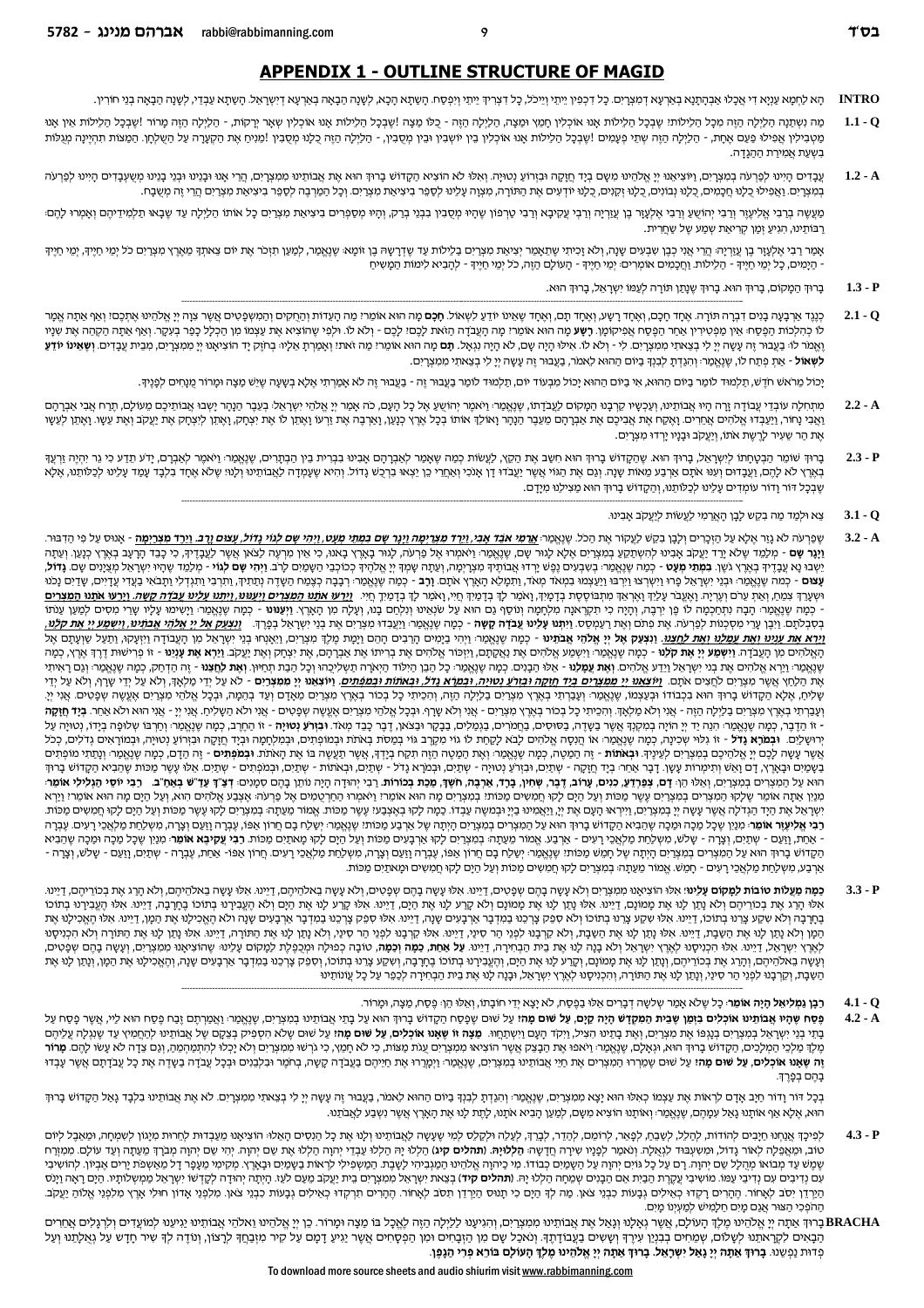| תוספתא פסחים פרק י                                                                                                                                                                                                            | משנה פסחים פרק י                                                                                                                                                                                                                                                                                                                                                                                                                                                                                                                                                                                                  |
|-------------------------------------------------------------------------------------------------------------------------------------------------------------------------------------------------------------------------------|-------------------------------------------------------------------------------------------------------------------------------------------------------------------------------------------------------------------------------------------------------------------------------------------------------------------------------------------------------------------------------------------------------------------------------------------------------------------------------------------------------------------------------------------------------------------------------------------------------------------|
| הלכה א<br>ערב פסחים סמוך למנחה לא יאכל אדם עד שתחשך. אפי' עני<br>שבישראל לא יאכל עד שיסב.<br>ולא יפחתו לו מארבע כוסות של יין שיש בהן כדי רביעית בין חי בין<br>מזוג בין חדש בין ישן. ר' יהודה או' ובלבד שיהא בו טעם יין ומראה. | משנה א<br>ערבי פסחים סמוך למנחה לא יאכל אדם עד שתחשך ואפילו עני<br>שבישראל לא יאכל עד שיסב.<br>ולא יפחתו לו מארבע כוסות של יין ואפילו מן התמחוי.                                                                                                                                                                                                                                                                                                                                                                                                                                                                  |
| הלכה ב<br>מזגו לו כוס ראשון בית שמיי או' מברך על היום ואחר כך מברך על היין<br>שהיום גורם ליין שיבא וכבר קדש היום ועדיין יין לא בא. ובית הלל<br>אומ' מברך על היין ואחר כך מברך על היום שהיין גורם לקדושת היום<br>שתאמר.        | משנה ב<br>מזגו לו כוס ראשון בית שמאי אומרים מברך על היום ואח"כ מברך על<br>היין. ובית הלל אומרים מברך על היין ואחר כך מברך על היום.                                                                                                                                                                                                                                                                                                                                                                                                                                                                                |
| הלכה ג<br>דבר אחר ברכת היין תדירא וברכת היום אינה תדירה והלכה כדברי<br>בית הלל.                                                                                                                                               |                                                                                                                                                                                                                                                                                                                                                                                                                                                                                                                                                                                                                   |
| הלכה ד<br>מצוה על אדם לשמח בניו ובני ביתו ברגל במה משמחן ביין דכת' ויין<br>ישמח לבב אנוש ר' יהודה או' נשים בראוי להם וקטנים בראוי להם.                                                                                        |                                                                                                                                                                                                                                                                                                                                                                                                                                                                                                                                                                                                                   |
| הלכה ה<br>השמש מכביש בבני מעים ונותן לפני האורחין, אף על פי שאין ראיה<br>לדבר זכר לדבר נירו לכם ניר ואל תזרעו אל קוצים.                                                                                                       | משנה ג<br>הביאו לפניו מטבל בחזרת עד שמגיע לפרפרת הפת.<br>הביאו לפניו מצה וחזרת וחרוסת ושני תבשילין, אף על פי שאין חרוסת<br>מצוה. רבי אליעזר בר צדוק אומר מצוה.<br>ובמקדש היו מביאים לפניו גופו של פסח.                                                                                                                                                                                                                                                                                                                                                                                                            |
|                                                                                                                                                                                                                               | משנה ד<br>מזגו לו כוס שני וכאן הבן שואל אביו, ואם אין דעת בבן אביו מלמדו:<br>מה נשתנה הלילה הזה מכל הלילות! שבכל הלילות אנו אוכלין חמץ<br>ומצה הלילה הזה כולו מצה. שבכל הלילות אנו אוכלין שאר ירקות<br>הלילה הזה מרור. שבכל הלילות אנו אוכלין בשר צלי שלוק ומבושל<br>הלילה הזה כולו צלי. שבכל הלילות אנו מטבילין פעם אחת הלילה הזה<br>שתי פעמים.<br>ולפי דעתו של בן אביו מלמדו מתחיל בגנות ומסיים בשבח ודורש<br>מארמי אובד אבי עד שיגמור כל הפרשה כולה.                                                                                                                                                           |
|                                                                                                                                                                                                                               | משנה ה<br>רבן גמליאל היה אומר כל שלא אמר שלשה דברים אלו בפסח לא יצא<br>ידי חובתו ואלו הן - פסח מצה ומרור. פסח על שום שפסח המקום על<br>בתי אבותינו במצרים. מצה על שום שנגאלו אבותינו במצרים. מרור על<br>שום שמררו המצריים את חיי אבותינו במצרים.<br>בכל דור ודור חייב אדם לראות את עצמו כאילו הוא יצא ממצרים<br>שנאמר והגדת לבנך ביום ההוא לאמר בעבור זה עשה ה' לי בצאתי<br>ממצרים.<br>לפיכך אנחנו חייבין להודות להלל לשבח לפאר לרומם להדר לברך<br>לעלה ולקלס למי שעשה לאבותינו ולנו את כל הניסים האלו הוציאנו<br>מעבדות לחירות מיגון לשמחה ומאבל ליום טוב ומאפילה לאור גדול<br>ומשעבוד לגאולה ונאמר לפניו הללויה: |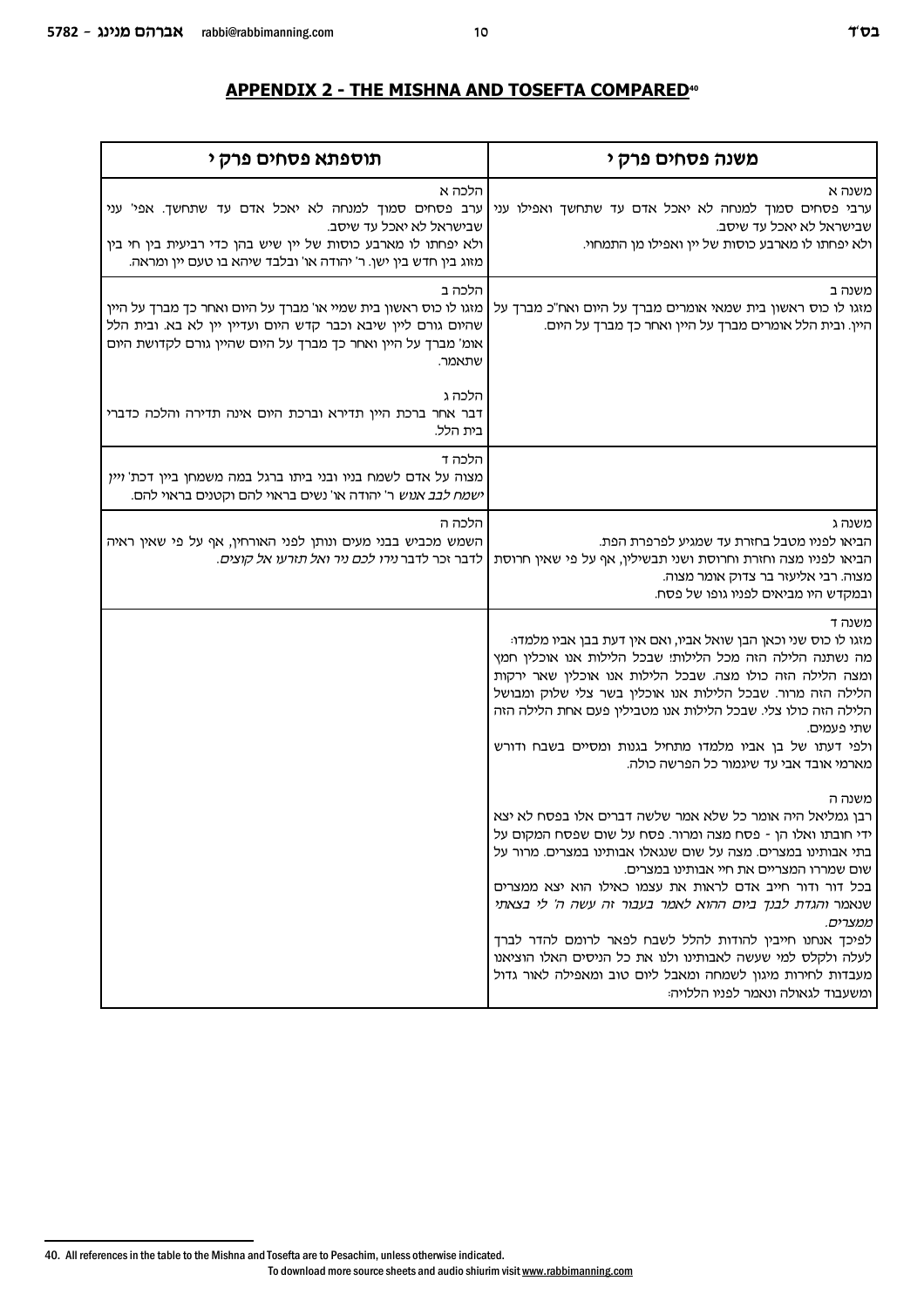| משנה פסחים פרק י                                                                                                                                                                                                                                                                                                                                                                     | תוספתא פסחים פרק י                                                                                                                                                                                                                                                                                 |  |
|--------------------------------------------------------------------------------------------------------------------------------------------------------------------------------------------------------------------------------------------------------------------------------------------------------------------------------------------------------------------------------------|----------------------------------------------------------------------------------------------------------------------------------------------------------------------------------------------------------------------------------------------------------------------------------------------------|--|
|                                                                                                                                                                                                                                                                                                                                                                                      | הלכה ו<br>המקרא את ההלל, הם הולכין אצלו וקורין והוא אין הולך אצלם.                                                                                                                                                                                                                                 |  |
|                                                                                                                                                                                                                                                                                                                                                                                      | הלכה ז<br>המקרא את בניו ובנותיו קטנים צריך להיות עונה עמהן במקום שעונין.<br>באי זה מקום הוא עונה! הגיע <i>לברוך הבא</i> אומ' עמהן <i>בשם ה'</i> , הגיע<br><i>לברכנוכם</i> אומ' עמהן <i>מבית ה'</i> .                                                                                               |  |
|                                                                                                                                                                                                                                                                                                                                                                                      | הלכה ח<br>בני העיר שאין להן מי שיקרא את ההלל הולכין לבית הכנסת וקורין<br>פרק ראשון, והולכין ואוכלין ושותין, וחוזרין ובאין וגומרין את כולו.<br>ואם אי איפשר להן גומרין את כולו.<br>ההלל אין פוחתין ממנו ואין מוסיפין עליו.                                                                          |  |
|                                                                                                                                                                                                                                                                                                                                                                                      | הלכה ט<br>ר' לעזר בן פרטא היה פושט בו דברים, ר' היה כופל בו דברים.                                                                                                                                                                                                                                 |  |
|                                                                                                                                                                                                                                                                                                                                                                                      | ר' לעזר אמ' חוטפין מצה לתינוקות בשביל שלא ישנו. ר' יהודה או' אפי'<br>לא אכל אלא פרפרת אחת אפי' לא טבל אלא חזרת אחת חוטפין מצה<br>לתינוקות בשביל שלא ישנו.                                                                                                                                          |  |
| משנה ו<br>עד היכן הוא אומרי בית שמאי אומרים עד אם הבנים שמחה. ובית הלל<br>אומרים עד חלמיש למעינו מים, וחותם בגאולה. רבי טרפון אומר אשר<br>גאלנו וגאל את אבותינו ממצרים ולא היה חותם. רבי עקיבא אומר כן ה'<br>אלהינו ואלהי אבותינו יגיענו למועדים ולרגלים אחרים הבאים<br>לקראתינו לשלום שמחים בבנין עירך וששים בעבודתך ונאכל שם מן<br>הזבחים ומן הפסחים כו' עד ברוך אתה ה' גאל ישראל. | עד היכן הוא אומ': בית שמיי או' עד אם הבנים שמחה, ובית הלל אומ'<br>עד חלמיש למעינו מים, וחותם בגאולה. אמרו בית שמיי לבית הלל - וכי<br>כבר יצאו שמזכירין יציאת מצרים!! אמרו להם בית הלל - אפילו הוא<br>ממתין עד קרות הגבר, הרי אילו לא יצאו עד שש שעות ביום! היאך<br>אומר את הגאולה ועדין לא נגאלו!! |  |
|                                                                                                                                                                                                                                                                                                                                                                                      | המצה והחזרת והחרוסת אף על פי שאין חרוסת מצוה. ר' לעזר בי ר'<br>צדוק אומ' מצוה.<br>במקדש מביאין לפניו גופו של פסח.                                                                                                                                                                                  |  |
|                                                                                                                                                                                                                                                                                                                                                                                      | הלכה י<br>מעשה ואמ' להם ר' לעזר בר' [צדוק] לתגרי לוד בואו וטלו לכם תבלי<br>מצוה.                                                                                                                                                                                                                   |  |
| משנה ז<br>מזגו לו כוס שלישי מברך על מזונו. רביעי גומר עליו את ההלל ואומר<br>עליו ברכת השיר.<br>בין הכוסות הללו אם רוצה לשתות ישתה, בין שלישי לרביעי לא ישתה.                                                                                                                                                                                                                         |                                                                                                                                                                                                                                                                                                    |  |
| משנה ח<br>ואין מפטירין אחר הפסח אפיקומן.<br>ישנו מקצתן יאכלו כולן לא יאכלו. ר' יוסי אומר נתנמנמו יאכלו, נרדמו<br>לא יאכלו.                                                                                                                                                                                                                                                           | הלכה יא<br>אין מפטירין אחר הפסח אפיקומן. כגון אגוזין תמרים וקליות.                                                                                                                                                                                                                                 |  |
|                                                                                                                                                                                                                                                                                                                                                                                      | חייב אדם לעסוק בהלכות הפסח כל הלילה אפלו בינו לבין בנו אפלו<br>בינו לבין עצמו אפלו בינו לבין תלמידו.                                                                                                                                                                                               |  |
|                                                                                                                                                                                                                                                                                                                                                                                      | הלכה יב<br>מעשה ברבן גמליאל וזקנים שהיו מסובין בבית ביתוס בן זונין בלוד<br>והיו עסוקין בהלכות הפסח כל הלילה עד קרות הגבר הגביהו מלפניהן<br>ונועדו והלכו להן לבית המדרש.                                                                                                                            |  |
| משנה ט<br>הפסח אחר חצות מטמא את הידים. הפגול והנותר מטמאין את הידים.<br>בירך ברכת הפסח פטר את של זבח בירך את של זבח לא פטר את של<br>פסח דברי רבי ישמעאל. ר' עקיבא אומר לא זו פוטרת זו ולא זו פוטרת                                                                                                                                                                                   | הלכה יג<br>אי זו היא ברכת הפסח! ברוך אשר קדשנו במצותיו וצונו לוכל הפסח.<br>אי זו היא ברכת הזבח! ברוך אשר קדשנו במצותיו וצונו לוכל הזבח.                                                                                                                                                            |  |

 $\mathfrak{m}$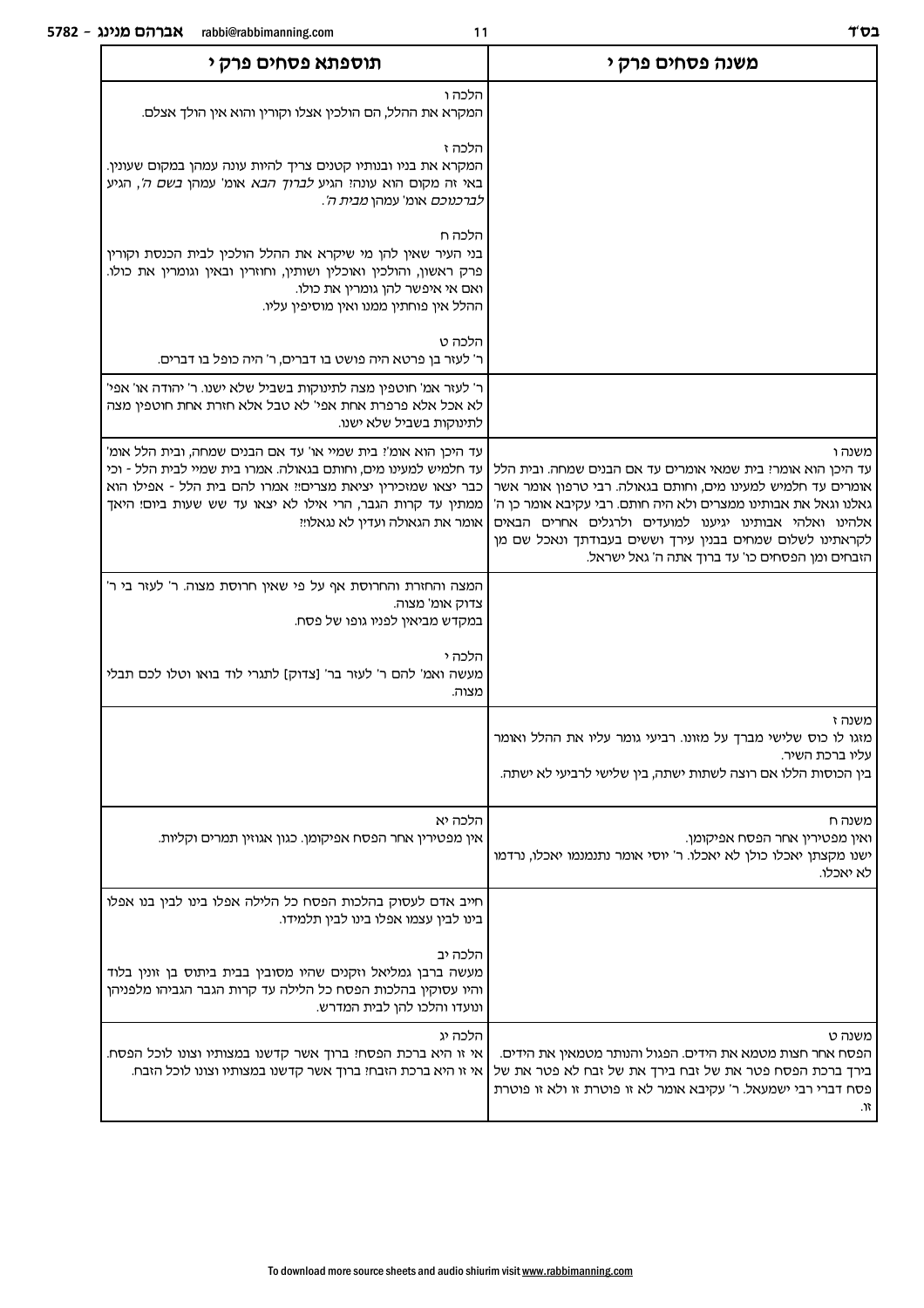| <b>Dips</b>     | serves the guests.                                                                                                                                                                                    | Tosefta 10:5 - the servant dips the entrails and fore Banquet' of Philoxenes of Cythera (5-4C BCE): "the<br>slave set before us sweetest morsel of entrails ". (Stein p 28)                                                                                                                                                                                                                                                                                                                |
|-----------------|-------------------------------------------------------------------------------------------------------------------------------------------------------------------------------------------------------|--------------------------------------------------------------------------------------------------------------------------------------------------------------------------------------------------------------------------------------------------------------------------------------------------------------------------------------------------------------------------------------------------------------------------------------------------------------------------------------------|
| Reclining       | Mishna 10:1 - even a poor person must lean.                                                                                                                                                           | The ancient Greeks reclined when eating, usually to the<br>left. Athenaeus (c.200 CE) relates that in Homer's time<br>"men still feasted sitting, but gradually they slid from<br>chairs to couches, taking as their ally relaxation and<br>ease". (Stein p 17)                                                                                                                                                                                                                            |
| Wine            | Mishna 10:1 - all must drink 4 cups. Fixed on key<br>mitzvot of the Seder.                                                                                                                            | The Greeks drank multiple cups. Antiphanes (4C BCE)<br>said that one should honor the gods to the extent of three<br>Cups of wine. (Stein p 17)                                                                                                                                                                                                                                                                                                                                            |
| <b>Washing</b>  | Tosefta Berachot 4:8 - the servant poured water over<br>the hands of those reclining at a Jewish banquet -<br>natelu v'natenu layadayim.                                                              | The Greek idiom was "to take water on the hands". (Stein p<br>16)                                                                                                                                                                                                                                                                                                                                                                                                                          |
| Lettuce         | Mishna 10:3 - the servant brings chazeret - lettuce<br>for dipping (karpas and marror).                                                                                                               | Athenaeus mentions lettuce seven times in his 'Learned<br>Banquet' - an encyclopedic compilation about Greek and<br>Roman food and drink. (Stein p 16)                                                                                                                                                                                                                                                                                                                                     |
| <b>Charoset</b> | Mishna 10:3 - the servant serves charoset.                                                                                                                                                            | Athenaeus describes similar dishes at length, and<br>discusses whether they should be served before or after<br>dinner. The physician Heracleides of Tarentum (1C BCE)<br>recommended eating these dishes as appetizers. (Stein p<br>16)                                                                                                                                                                                                                                                   |
| Sandwich        | Pesachim 115a - Hillel ate the sandwich of lettuce<br>matza (and meat?)                                                                                                                               | The Greeks and Romans used to eat sandwich bread with<br>lettuce. (Stein p 17)                                                                                                                                                                                                                                                                                                                                                                                                             |
| Afikoman        | Mishna 10:8 'one may not add an afikoman after the<br>korban Pesach'. The Tosefta, Bavli and Yerushalmi<br>give different interpretations of afikoman.                                                | Prof. Saul Lieberman (HaYerushalmi Kifshuto 1934, p. 521)<br>points out that Greeks would make an epikomon when, at<br>the climax of the symposium the revelers would leave<br>their house and barge into another house and force the<br>family to join in their celebration. The Mishna is<br>prohibiting this Hellenistic custom. (Stein p 18)                                                                                                                                           |
| Questions       | Mishna 10:4 - after the servant pours the second<br>cup, the son asks (3 or 4) questions - why do we dip<br>twice, why do we eat only matza, why do we eat only<br>roasted meat, why do we eat maror? | Plutarch reports: 'questions [at a symposium] should be<br>easy, the problems known, the interrogations plain and<br>familiar, not intricate and dark, so that they may neither<br>vex the unlearned nor frighten them.<br>Many symposia questions deal with diet and food:<br>- are different sorts of food or one single dish eaten at one<br>meal more easily digestible?<br>- does the sea or land afford better food?<br>- why is hunger lessened by drinking but thirst increased by |

## **APPENDIX 3 - THE SEDER AND THE SYMPOSIUM COMPARED<sup>41</sup>**

eating?

(Stein pp 32-33)

- why do the Pythagoreans forbid fish more than other foods?

The Seder The Symposium

<sup>41.</sup> References to Stein are to Siegfried Stein, *The Influence of Symposia Literature on the Literary Form of the Pesah Haggadah*. The Journal of Jewish Studies 8 (1957) pp13-44 To download more source sheets and audio shiurim visit www.rabbimanning.com